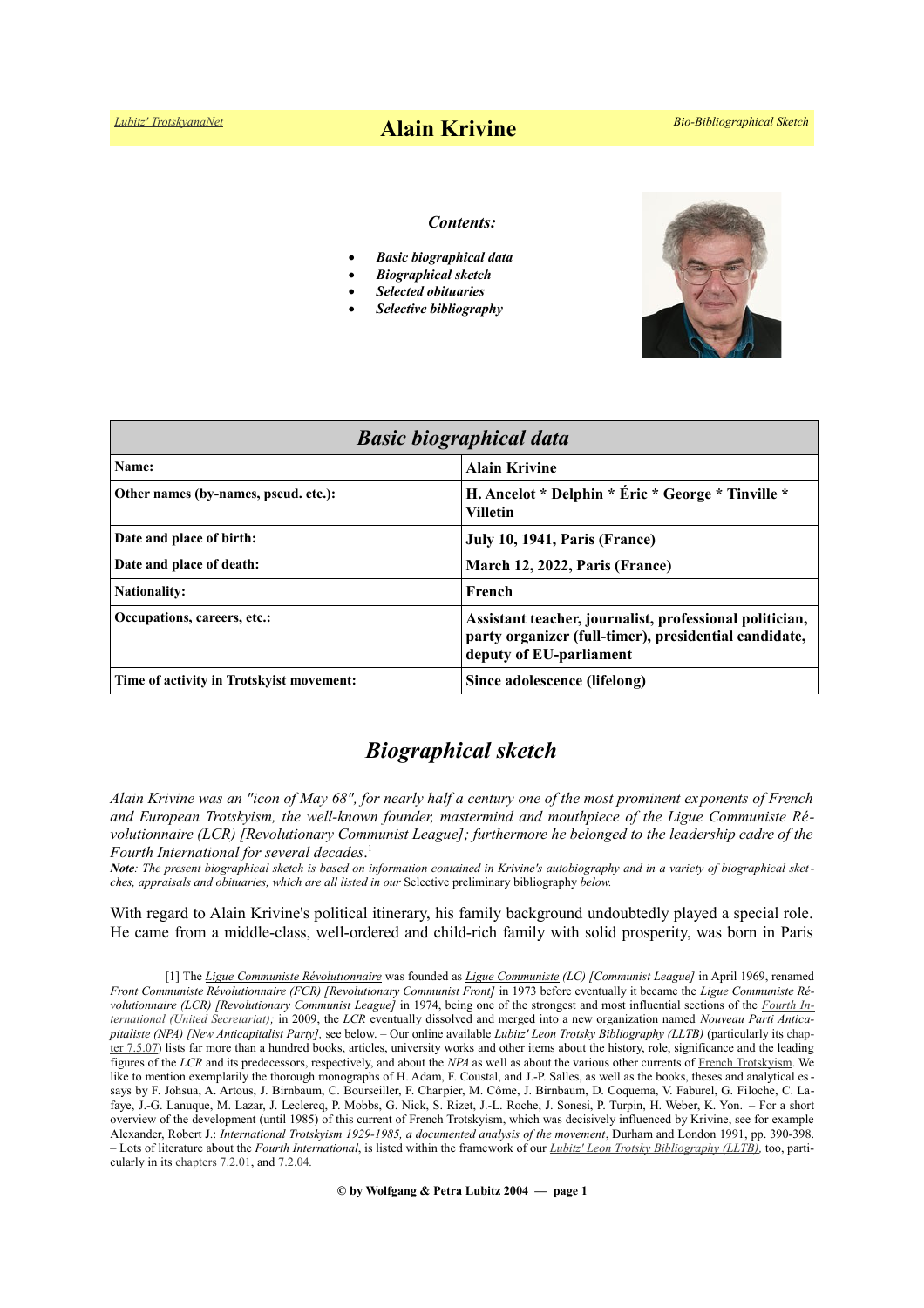(15<sup>e</sup> arr.) on July 10, 1941 as child of the dentist Pierre Léon Georges Krivine (1899-1977) and his wife Esther (b. Lautman, 1906-1981). Alain's paternal grand-father, Alter Meyer Krivine (1869-1946)<sup>[2](#page-1-0)</sup>, and his wife Soura Fraenkel (1867-?)<sup>[3](#page-1-1)</sup> were of Jewish-Ukrainian origin and had emigrated from the Russian Em-pire to France in order to escape anti-Semitic pogroms at the end of the 19<sup>th</sup> century<sup>[4](#page-1-2)</sup>; Alain's maternal grand-parents were Sami Lautman (1870-1956), a Jew coming from that countryside of Romania which then was part of the Austrian-Hungarian Empire, and his wife Claire Lajeunesse, a Parisian Jewess with Alsatian roots. Predominantly laicist, culturally interested and education-oriented, the Krivine family owned a large flat in the Rue Taitbout in the IX° arrondissement of Paris. As a latecomer-child, Alain was sustainably shaped by the example of his older siblings of which he had five: four brothers and one sister<sup>[5](#page-1-3)</sup>. Considering the potential danger in which particularly the Jewish population of France found itself after the occupation of the country by the German Wehrmacht, the father arranged at the end of 1941 for his wife and three of the younger sons to be housed in Danizy, a small town in the north of France (Dép. Aisne), while the other children could find shelter with relatives or friends in other places; he himself remained in Paris undercover until the family could re-unite there short after the liberation of Paris in September 1944.

After obtaining the baccalaureate at the renowned high-school *[Lycée Condorcet](https://fr.wikipedia.org/wiki/Lyc%C3%A9e_Condorcet)* (IX° arr.) in Autumn 1960, Krivine enrolled at the faculty of humanities of the *Sorbonne* University (Paris) and made studies in history which he completed in 19[6](#page-1-4)4 with a diploma<sup>6</sup>, enabling him to take up a half-time position as assistant high-school teacher for history<sup>[7](#page-1-5)</sup> at the *[Lycée Voltaire](https://fr.wikipedia.org/wiki/Lyc%C3%A9e_Voltaire_(Paris))* (XI° arr.); however he remained enrolled at *Sorbonne*, offi-cially preparing for a doctorate in history, but probably rather to avoid being called up for military service<sup>[8](#page-1-6)</sup>. From 1966 to 1968 he worked as a part-time editorial secretary and co-editor at *Hachette* publishing house, before becoming a (paid) full-time party organizer at the end of the 1960s.

Practically all his life, Alain Krivine thoroughly was a man of politics. Already as a child, he developed a lively interest and commitment in politics and society, and – following his older brothers in this – soon be gan to engage himself in leftwing organizations. In 1955, aged 14, the schoolboy became a member of the *Union de la Jeunesse Républicaine de France (UJRF) [Union of the Republican Youth of France]* which in 1957 was renamed to *[Mouvement Jeunes Communistes de France](https://fr.wikipedia.org/wiki/Mouvement_jeunes_communistes_de_France) (MJCF, or commonly, JC) [Young Communists of France],* being the youth arm of the *[Parti Communiste Français \(PCF\)](https://fr.wikipedia.org/wiki/Parti_communiste_fran%C3%A7ais) [French Communist Party]*[9](#page-1-7) *.* The young activist Krivine earned recognition e.g. as champion vendor of the party's weekly *L'Humanité Dimanche* and *MJCF's* paper *L'Avant-Garde,* by disseminating flyers as well as by diligently attending party educational courses, film screenings etc., although he began very early to be estranged from the party and its youth organization, both on which Stalinism weighed like a nightmare, also in view of the famous XXth congress of the *CPSU*. In 1957, he was sent by *JC* as a member of the French delegation to

[6] More precisely, with a [diplôme d'études supérieures spécialisées \(DESS\)](https://fr.wikipedia.org/wiki/Dipl%C3%B4me_d) in contemporary history. His thesis, directed by Jacques Droz, dealt with the First of May 1907 in France.

<span id="page-1-7"></span><span id="page-1-6"></span><span id="page-1-5"></span><span id="page-1-4"></span>[7] The French job designation was "maître auxiliaire d'histoire".

<span id="page-1-0"></span><sup>[2]</sup> Name and life data according to other sources: Alter Meier Maurice Krivine (1866-1946).

<span id="page-1-1"></span><sup>[3]</sup> Name according to other sources: Sarah Frenkel. – A.M. Krivine and Frenkel probably married in 1893.

<span id="page-1-3"></span><span id="page-1-2"></span><sup>[4]</sup> According to other sources they came to France only at the beginning of the twentieth century.

<sup>[5]</sup> Alain was the youngest of the Krivine's children, together with his twin brother [Hubert](https://maitron.fr/spip.php?article137922) (b. 1941, physicist, also known by his pseudonym "Sandor"); the other siblings were: [Gérard Maurice Grégoire](https://maitron.fr/spip.php?article138040) (1930-2017, graduate engineer), [Jean-Michel](https://maitron.fr/spip.php?article137921) (1932-2013, surgeon, also known by his pseudonyms "Arnold", "Bui Ten-Chi", "Louis Couturier", "Jederman(n)" and "Nikita") [see also [here](http://www.inprecor.fr/~170173e7d54671c768363063~/article-Jean-Michel-Krivine-(1932-2013)---chirurgien-militant-et-internationaliste?id=1475) and [here\]](https://internationalviewpoint.org/spip.php?article3037), [Roland](https://maitron.fr/spip.php?article138041) (1935-2012), and Michelle Esther Sophie (1936-2005). Almost all of Alains's siblings were active in the communist and Trotskyist move ment, respectively, and/or members of trade unions. Of particular importance for Alain were his brothers Jean-Michel and Hubert, who became Trotskyists at an early stage, joining the ranks of the *PCI* [see below] and were engaged in entrist work within the communist party. – By the way, a cousin of Alain Krivine is the well-known violinist and conductor [Emmanuel Krivine](https://fr.wikipedia.org/wiki/Emmanuel_Krivine) (b. 1947). – See also [Famille Krivine](https://fr.wikipedia.org/wiki/Famille_Krivine) [Wikipédia article].

<sup>[8]</sup> This account, essentially based on [Serge Curinier's biographical sketch in](https://maitron.fr/spip.php?article136624) *["Le Maitron"](https://maitron.fr/spip.php?article136624)* [see our *Selective bibliography* below], deviates a little from Krivine's own, though seemingly not very accurate, narrative [see Krivine, Alain: *Ça te passera avec l'âge,* Paris 2006, pp. 68-69].

<sup>[9]</sup> Outside the Eastern Bloc, the *French Communist Party* was (after the Italian sister party) the numerically strongest of the communist (or, Stalinist) parties of Europe, at that time counting several 100,000 members; the French communists had won good repu tation because of their part in the resistance fight during German fascist occupation, and from the mid-1940s to the late 1960s, the party gained regularly between 20% and 25% of the popular vote in parliamentary elections; it was deeply rooted in the working class, dominated the French trade-union federation *CGT* and at the same time enjoyed support and sympathy by a considerable number of intellectuals and cultural professionals. Under its long-time leaders [Maurice Thorez](https://fr.wikipedia.org/wiki/Maurice_Thorez) (1900-1964) and [Jacques Duclos](https://fr.wikipedia.org/wiki/Jacques_Duclos) (1896-1975) the party widely followed the respective Moscow line; in the 1960s, however, some oppositional currents emerged (see below).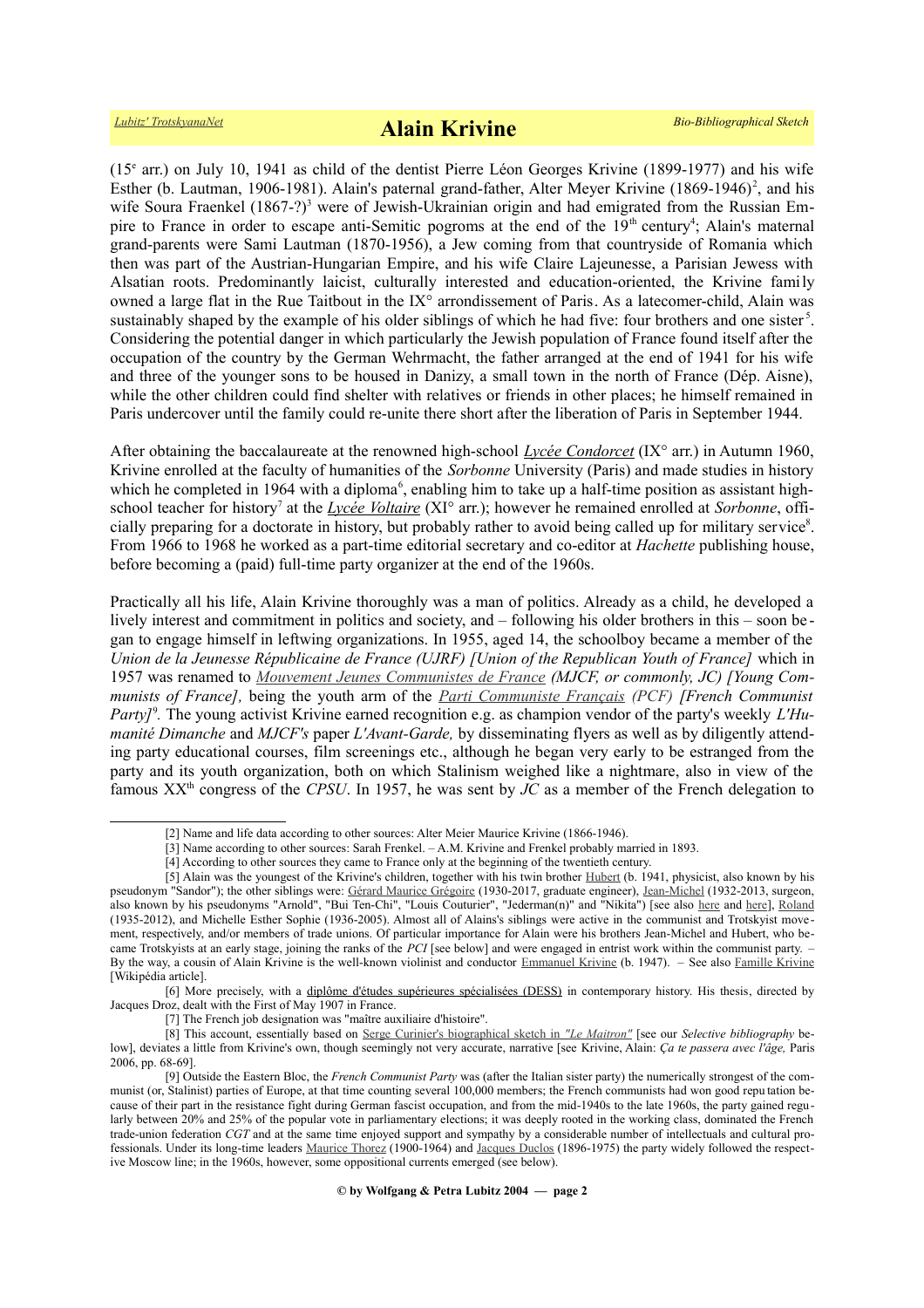the VIth *World Youth Festival* which was held in Moscow; there, he for the first time came closer in contact with some delegates of the Algerian *FLN* opposing the French communists' reservation towards the struggle of the Algerians for independence from French colonialism. In the following years Krivine began to fully develop his manifold organizational, recruiting and argumentative talents. After he had become clandestinely a member of *Jeune Résistance [Young Resistance]*[10](#page-2-0), the main focus of his political activities was directed towards a wide-ranging support of the armed struggle of the *[Front de Libération Nationale \(FLN\)](https://fr.wikipedia.org/wiki/Front_de_lib%C3%A9ration_nationale_(Alg%C3%A9rie)) [National Liberation Front]* for national self-determination and Algeria's separation from France<sup>[11](#page-2-1)</sup>. In those years between the loss of the French colonies in Indochina after the disastrous defeat of Dien Bien Phu (1954) and Algeria's final achieving independence (1962), the situation in France was characterized by great political instability and tension. The prolonged [Algerian \(decolonization\) war](https://en.wikipedia.org/wiki/Algerian_War) weighed on France like a nightmare and caused a long-standing political and permanent governance crisis of the IV° Republic which only could (at least halfway) be resolved with General Charles de Gaulle's <sup>[12](#page-2-2)</sup> seizure of power and the eventual victory of 'Gaullism' over the ultranationalists and other right-wing hardliners, e.g. the *OAS*<sup>[13](#page-2-3)</sup>, eventually followed by the release of Algeria into independence from France ([Évian accords](https://en.wikipedia.org/wiki/%C3%89vian_Accords) of March 1962 and complete independence of Algeria after a referendum in July 1962).

After graduating from high school in Autumn 1960, Krivine took up university studies in history at *Sorbonne-Lettres [Sorbonne University, Faculty of Humanities]* as mentioned above; already as a high schoolstudent, in 1958, he had become a member of the *[Union des](https://fr.wikipedia.org/wiki/Union_des_%C3%A9tudiants_communistes) [Étudiants](https://fr.wikipedia.org/wiki/Union_des_%C3%A9tudiants_communistes#Les_%C3%89tudiants_socialistes_r%C3%A9volutionnaires) [Communistes \(UEC\)](https://fr.wikipedia.org/wiki/Union_des_%C3%A9tudiants_communistes) [Union of Communist Students],* the student arm of the *PCF*, and later functioned as its secretary at *Sorbonne-Lettres.* Further, he was an inspirer and activist of the *Front Universitaire Antifasciste Pour Combattre l'OAS [\(FUA\)](https://fr.wikipedia.org/wiki/Front_universitaire_antifasciste) [Antifascist University Front for Combating the OAS],* launched in reaction to the April 23, 1961 failed *OAS* coup d'État of Algiers*.* During that time his anti-Stalinist attitude increased enormously and he soon began to approach Trotskyist positions and co-operated clandestinely with an entrist Trotskyist faction within the *Sorbonne-Lettres* section of the *UEC*. Not least following the example of his twin-brother Hubert, Krivine secretly established contacts to the *[Parti Communiste Internationaliste \(PCI-SFQI\)](https://fr.wikipedia.org/wiki/Parti_communiste_internationaliste) [Internationalist Communist Party, French Section of the Fourth International];* eventually, at the turn of the year 1961/62, he became a full member of this (numerically rather tiny) group of dedicated older Trotskyist ca-dres (practising entrist<sup>[14](#page-2-4)</sup>, clandestine work in the *PCF* and its front organizations), grouped around [Pierre](https://www.trotskyana.net/Trotskyists/Bio-Bibliographies/bio-bibl_frank.pdf) [Frank \(1905-1984\)](https://www.trotskyana.net/Trotskyists/Bio-Bibliographies/bio-bibl_frank.pdf) who together with [Ernest Mandel \(1923-1995\)](https://www.trotskyana.net/Trotskyists/Ernest_Mandel/ernest_mandel.html) and [Livio Maitan \(1923-2004\)](https://www.trotskyana.net/Trotskyists/Bio-Bibliographies/bio-bibl_maitan.pdf) at the same time was one of the chief theoreticians and figureheads of the *Fourth International (USec)*. After only a short time, Krivine found himself at the side of Trotskyist "veterans" like [Pierre Frank](https://www.trotskyana.net/Trotskyists/Bio-Bibliographies/bio-bibl_frank.pdf) and [Michel Le](https://fr.wikipedia.org/wiki/Michel_Lequenne)[quenne](https://fr.wikipedia.org/wiki/Michel_Lequenne) (1921-2020)[15](#page-2-5) in *PCI's Bureau Politique [Political Bureau],* and as a tireless organizer, Krivine suc-

<span id="page-2-0"></span><sup>[10] &</sup>quot;*[Jeune Résistance](https://fr.wikipedia.org/wiki/Jeune_R%C3%A9sistance_(guerre_d)* est la première organisation opposée à la [guerre d'Algérie](https://fr.wikipedia.org/wiki/Guerre_d) qui regroupe des [insoumis](https://fr.wikipedia.org/wiki/Insoumission) et des [déserteurs](https://fr.wikipedia.org/wiki/D%C3%A9serteurs) français, anticolonialistes, la pluspart communistes (souvent oppositionnels au parti) ou d'extrême gauche et des militants qui les soutiennent" [cited from Wikipedia].

<span id="page-2-1"></span><sup>[11]</sup> Apart from continuous propaganda activities, Krivine also worked with support networks assisting the *FNL* militants for instance by smuggling materials and money across France towards North Africa ("suitcase carriers"), by hiding militants wanted by the police, by stopping trains or sabotaging signals in order to hamper the supply of soldiers and war material for the fight of the colonial power against the Algerian insurgents, by calling conscripts to refuse to be sent to Algeria, or by encouraging them not to enlist (or, to desert). Violent clashes with French ultranationalists could not fail to occur; thus as many other leftist militants, Krivine was more than once involved in street fighting with supporters of the para-military *OAS,* fascists etc.

<span id="page-2-2"></span><sup>[12]</sup> [Charles de Gaulle](https://fr.wikipedia.org/wiki/Charles_de_Gaulle) (1890-1970), reverently called *The General*, was the outstanding French hero of World War II and functioned as President of the (V°) *République Fra[nça](https://fr.wikipedia.org/wiki/Parti_communiste_fran%C3%A7ais)ise* from 1959 to 1969; the *Fifth Republic*, with its presidential constitution tailored entirely to his person, was De Gaulle's very own creation after he had swept to power at the end of 1958.

<span id="page-2-3"></span><sup>[13]</sup> The *[Organisation Armée Sécrète \(OAS\)](https://fr.wikipedia.org/wiki/Organisation_de_l) [Organization Secret Army]* was a clandestine para-military and right-wing terrorist organization which radically fought the independence efforts of the Algerian *FNL* and its French supporters including the compromisers within the French government. The *OAS* was charged with at least 2,200 assassinations committed in Algeria and 71 in France as well as with dozens of bombings and other terrorist acts.

<span id="page-2-4"></span><sup>[14]</sup> The adjective "entrist" (also called "entryist") is derived from the term "entrism" (also called "entryism", or, "enterism"), being a key word when dealing with the history of the Trotskyist movement and the strategy and tactics of the Trotskyists. According to Wikipedia, [entr\(y\)ism](https://en.wikipedia.org/wiki/Entryism) "is a political strategy in which an organization [...] encourages its members or supporters to join another, usually larger, organization in an attempt to expand influence and expand their ideas and program. If the organization being "entered" is hostile to entrism, the entrists may engage in a degree of subterfuge and subversion to hide the fact that they are an organization in their own right". – A thorough and balanced explanation of what "entr(y)ism" means is provided by Mackenbach, Werner: *Entrismus*, in: *Historisch-kritisches Wörterbuch des Marxismus*, Bd. 3, Berlin 1997, col. 506-512.

<span id="page-2-5"></span><sup>[15]</sup> For a thorough biographical sketch see Lanuque, Jean-Guillaume: *Lequenne Michel* ... , in: *Le Maitron : dictionnaire biographique mouvement ouvrier, mouvement social, période 1940-1968 / publ. sous la dir. de Claude Pennetier*. 8. Paris, 2012, pp. 76-81. [An enlarged and updated version is online available on the website *[Le Maitron en ligne.](https://maitron.fr/spip.php?article140297)*]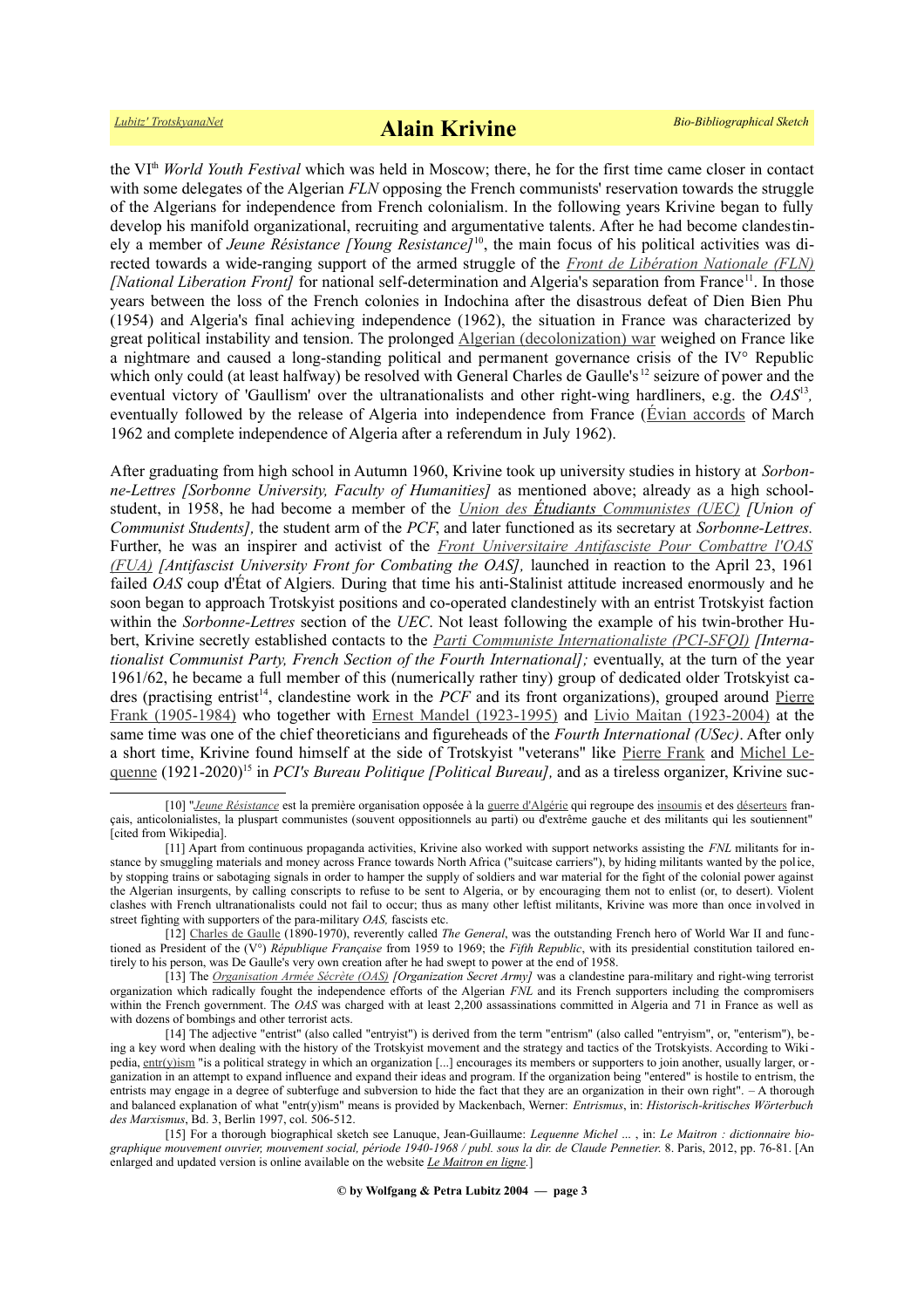ceeded in covertly building up a strong leftist left cell of some 70-80 militants at the *Sorbonne's* faculty of humanities. More and more often, Krivine as well as many of his fellow comrades in the university milieu were crossed with the general line of the *PCF* and *UEC*[16](#page-3-0); thus eventually they were expelled in Autumn 1965.

Undaunted by this event and attracted by both Trotskyism<sup>[17](#page-3-1)</sup> and Guevarism, Krivine, toghether with some other 120 expellees, founded on April 2, 1966 the *[Jeunesse Communiste Révolutionnaire \(JCR\)](https://fr.wikipedia.org/wiki/Jeunesse_communiste_r%C3%A9volutionnaire) [Revolutionary Communist Youth],* an organization of committed militants which quickly gained a foothold in the academic and high-school milieus; its main organ was called *Avant-Garde Jeunesse*[18](#page-3-2) *.* Since the phase of entrism gradually was coming to an end, the close ties with the Trotskyists of the *PCI* no longer needed to be hidden as before. Within two years, the *JCR* gained numerous supporters and fellow fighters, particularly on the campuses of the Paris and Nanterre universities, playing a central role in the Vietnam solidarity campaign work; Krivine was a very influential and touching figure of the *[Comité Vietnam National \(CVN\)](https://fr.wikipedia.org/wiki/Comit%C3%A9_Vietnam_national) [National Vietnam Committee]*[19](#page-3-3). At that time – but actually throughout his life – he was inspired and enthusiasmated by the revolutionary liberation struggles of the Third World masses and their courageous vanguards, respectively, from Cuba to Viertnam and from Brazil to New Caledonia (Kanaky), while his tireless party-building, educational and propagandistic work as well as his irreproachable and unpretentious personality inspired many people on the left in France and elsewhere.

The years 1968-1969 were to become very special years of destiny for Krivine: as chief leader and strategist of the *JCR,* which in April 1968 comprised some 350 activists, he took – together with outstanding young co-fighters as [Daniel Bensaïd](https://fr.wikipedia.org/wiki/Daniel_Bensa%C3%AFd) (1946-[20](#page-3-4)10)<sup>20</sup> and [Henri Weber](https://fr.wikipedia.org/wiki/Henri_Weber) (1944-2020)<sup>[21](#page-3-5)</sup> – considerably part in many of those remarkable and sensational not to say seismic events which should became widely known as the "French May 68"[22](#page-3-6). Their activities, emanating from Paris and Nanterre, eventually culminated not only in nationwide campus and factory occupations but in a general strike of more than 10 millions of workers and employees which, albeit only for a very few weeks, brought the system of "Gaullism" and the whole state order close to the brink of collapse. Krivine's role in the "French May 68" events has been narrated both in his autobiography<sup>[23](#page-3-7)</sup> and in a whole series of films, interviews, documentaries etc. By the way, it should be noted that there were some other leaders of the French student rebellion who were considered veritable icons of May 68, for example the anarcho-spontanist [Daniel Cohn-Bendit](https://fr.wikipedia.org/wiki/Daniel_Cohn-Bendit) (b.  $1945)^{24}$  $1945)^{24}$  $1945)^{24}$  and the

<span id="page-3-0"></span><sup>[16]</sup> Towards the middle of the 1960s, there were several oppositional currents within *PCF* and *UEC*, significantly (1) a pro-Chinese (Maoist) current (i.e. those who wanted that the French party should, with regard to the Moscow-Beijing communist schism, side with Beijing instead of Moscow), (2) a current taking positions which could be characterized as Trotskyist, or Guevarist, or Third-Worldist, and (3) a current which favoured positions similarly to those of the Italian communists which later should become known as "Eurocommun ist" current. The *PCF* party leadership in a typical Stalinist manner tried to get rid of those dissidents through a rigid policy of exclusion and expellation.

<span id="page-3-1"></span><sup>[17]</sup> It should be mentioned here that Krivine as well as many of his *FUA* and *JCR* comrades were under the strong influence of the charismatic and persuasive Trotskyist [Ernest Mandel](https://www.trotskyana.net/Trotskyists/Ernest_Mandel/ernest_mandel.html) who conducted numerous Marxist training courses and gave lectures to student audiences in the 1960s in Paris and elsewhere. In 1963 Krivine made closer acquaintance with Mandel in Paris.

<span id="page-3-2"></span><sup>[18]</sup> As director of this organ functioned [Gérard de Verbizier](https://maitron.fr/spip.php?article181610) (1942-2004) whose contributions (also those which later appeared in *Rouge*) were published mostly under his pseudonym Gérard Vergeat. Altogether 14 nos. of *Avant-Garde Jeunesse* were published between May/June 1966 and May 1968, in addition, there were more than a dozen numbered and non-numbered supplements as well as special local issues; two issues were published illegally after the decreed dissolution of the *JCR* in June 1968, one of them with title *La Nouvelle avantgarde.* For some more details see our *[Trotskyist serials bibliography](https://www.trotskyana.net/LubitzBibliographies/Serials_Bibliography/zsn-bibl_ms.pdf)* as well as Pluet-Despatin, Jacqueline: *La presse trotskiste en France de 1926 à 1968*, Paris 1978.

<span id="page-3-3"></span><sup>[19]</sup> It should be mentioned here that Krivine's activities were not at all limited to France; thus for example in February 1968 he travelled to Berlin (West) and participated at head of a strong *JCR* delegation in the *Vietnam-Kongress,* an international gathering of thousands of leftists condemning the U.S. war in Indochina and declaring their militant solidarity with the anti-imperialist liberation struggles in Indochina and elsewhere; Krivine delivered a speech at this congress as did Rudi Dutschke, Ernest Mandel, Giangiacomo Feltrinelli and many other internationally known leftists; some 15.000 people eventually participated in the closing rally of the congress.

<span id="page-3-4"></span><sup>[20]</sup> For a thorough biographical sketch, written by Jean-Paul Salles, see *Le Maitron : dictionnaire biographique mouvement ouvrier, mouvement social, période 1940-1968 / publ. sous la dir. de Claude Pennetier*. 2. Paris, 2006, pp. 66-67. [An enlarged and updated version is available online (restricted access) in *[Le Maitron.](https://maitron.fr/spip.php?article16280)*]

<span id="page-3-5"></span><sup>[21]</sup> For a thorough biographical sketch, written by Jean-Paul Salles and Jean-Guillaume Lanuque, see *Le Maitron : dictionnaire biographique mouvement ouvrier, mouvement social, période 1940-1968 / publ. sous la dir. de Claude Pennetier*. 12. Paris, 2016, pp. 409- 412. [Also available online (restricted access) in *[Le Maitron.](https://maitron.fr/spip.php?article182575)*]

<sup>[22]</sup> It goes without saying that what became known as the "May 68" in France admittedly had so many causes and facets, that obviously it cannot be discussed or appreciated in the context of this present short biographical sketch. For a summary overview see for ex ample the Wikipedia article *[May 68](https://en.wikipedia.org/wiki/May_68)*.

<span id="page-3-7"></span><span id="page-3-6"></span><sup>[23]</sup> See Krivine, Alain: *Ça te passera avec l'âge,* Paris 2006, pp. 99-111.

<span id="page-3-8"></span><sup>[24]</sup> Cohn-Bendit was the founder and mouthpiece of the Nanterre-based *[Mouvement du 22 Mars](https://fr.wikipedia.org/wiki/Mouvement_du_22_Mars) [Mouvement of* --- cont. on p. 5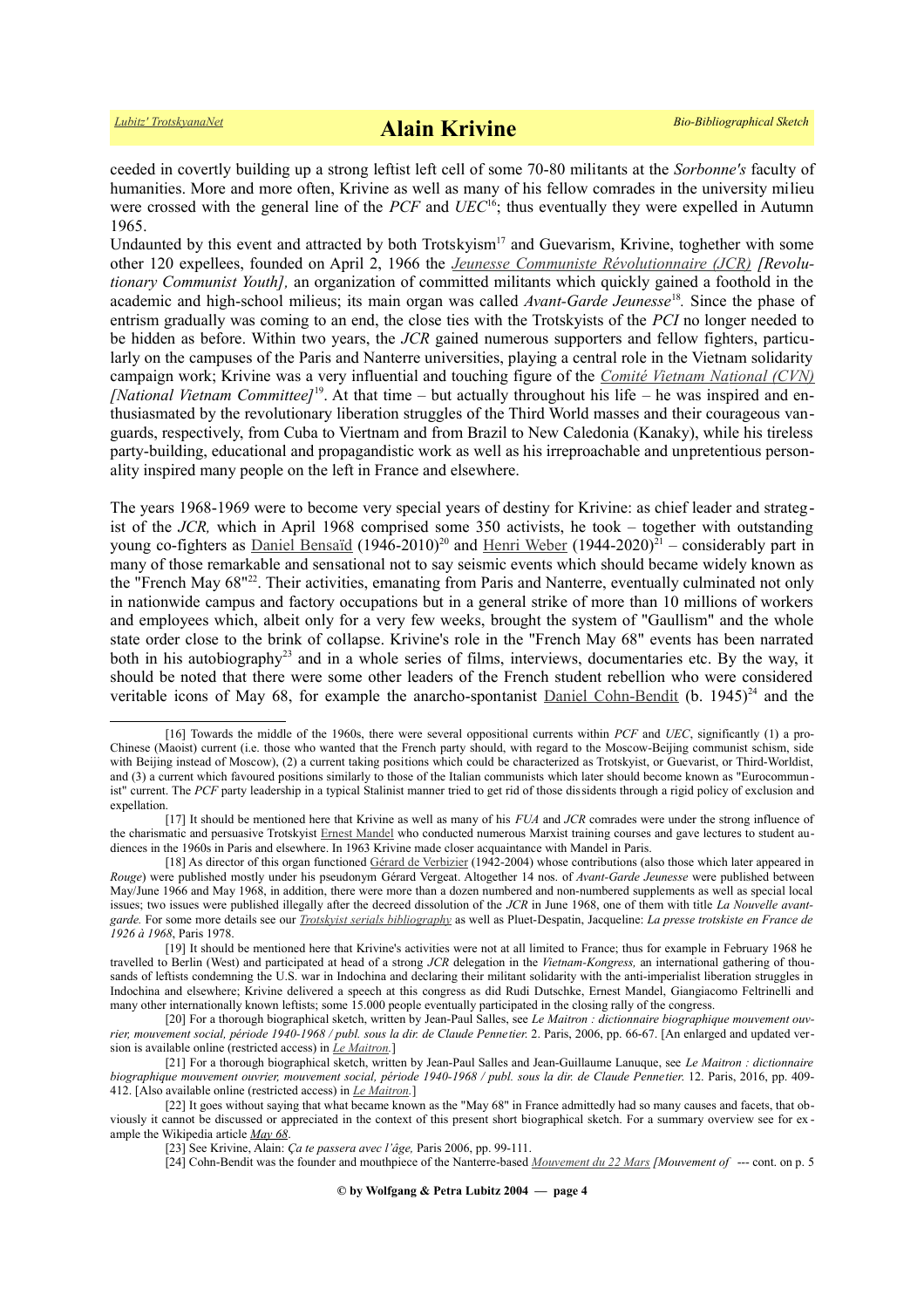### Maoist [Alain Geismar](https://en.wikipedia.org/wiki/Alain_Geismar) (b. 1939)<sup>[25](#page-4-0)</sup>.

Although seriously stricken<sup>[26](#page-4-1)</sup>, President De Gaulle eventually was able to hold on, and after dissolving the Parliament *(Assemblée Nationale)* on May 30 and calling new elections, the Gaullist party and its allies could gain an impressive majority of the popular vote in June, a so-called landslide victory. Thus, the revolution many had hoped for had not taken place, on the contrary: Gaullism survived, and the moderate and appeasing course of the communist, socialist and reformist trade-union leaderships was rewarded with some social concessions to the workers, while the capitalist property relations factually didn't change at all. Nevertheless, it goes without saying that May 68 has produced many long-term consequences, particularly within the cultural superstructure of French society.

In response to the wake-up call of the May events, the French government on June 12 decreed<sup>[27](#page-4-2)</sup> the immediate dissolution of Krivine's *JCR* and of ten other named leftist organizations. During the following days, some *JCR* militants as well as *PCI*-leader Pierre Frank were arrested as 'ringleaders'; Krivine, who in the meantime had gone into hiding in Belgium, was arrested together with his wife on July 10 after he returned to Paris for meeting her. He had to stay in the prison *La Santé* for some 7 weeks being treated as a political prisoner. Admittedly, despite the ban by the government, the work of the *JCR* and the Trotskyists, although temporarily deprived of their leading heads, continued, at least in the clandestine.

Soon after the disappointing end of the mass revolt, finally interpreted as a sort of great dress rehearsal, and despite the ban of the *JCR* and other Trotskyist organizations, the young revolutionary activists were far from giving up, but reorganized and regrouped within a short time. In Autumn 1968, Krivine was released from prison but at the same time he was enlisted to perform his military service with the 150° infantry regiment at Verdun; the regiment was located in the barracks *Miribel* from where he managed to maintain connections with his comrades. In early 1969, Krivine, [Pierre Frank](https://www.trotskyana.net/Trotskyists/Bio-Bibliographies/bio-bibl_frank.pdf) and other leaders – encouraged, inspired and energetically supported by [Ernest Mandel](https://www.trotskyana.net/Trotskyists/Ernest_Mandel/ernest_mandel.html) – engineered the factual fusion of the *PCI* and the *JCR* to form the *Ligue Communiste (LC) [Communist League]*[28](#page-4-3): after several months of intensive and controversial preparatory debates, the formal launching of the new organization took place clandestinely outside France, in Mannheim (Germany) from April 5-8, 1969 in the presence of some 300 delegates; it was decided that the *LC* should affiliate with the *Fourth International (United Secretariat)* as its new *French Section.* Krivine and Frank became the most prominent members of the *Bureau Politique [Political Bureau],* functioning as the steering committee of the *LC;* other leading heads and thus Krivine's closest collaborators at that time were Daniel Bensaïd<sup>[29](#page-4-4)</sup>, Henri Weber<sup>[30](#page-4-5)</sup>, [Catherine Samary,](https://en.wikipedia.org/wiki/Catherine_Samary) Janette Habel (Jeanette Pienkny)<sup>[31](#page-4-6)</sup>, François Sabado<sup>[32](#page-4-7)</sup>, and Charles Michaloux, to mention only a few. It is fair to say, that by the creation of the *LC* Trotskyism in France could enjoy a significant rejuvenation and revitalization cure[33](#page-4-8). The *LC* soon stood out in particular for an extensive, professional and effective publication

*<sup>---</sup> cont. from p. 4 March 22]* and of course the internationally most of all known leaders of the French students' protest and unrest in May 1968. – A biographical sketch, written by Sylvain Boulouque, is online available in *[Le Maitron.](https://maitron.fr/spip.php?article20282%20)*

<span id="page-4-2"></span><span id="page-4-1"></span><span id="page-4-0"></span><sup>[25]</sup> A biographical sketch, written by Jacques Girault, is online available in *[Le Maitron.](https://maitron.fr/spip.php?article24300)*

<sup>[26]</sup> It should only be mentioned in this context that in May 1968 President De Gaulle actually retreated and left Paris for several days to consult with his generals and ministers at the French-German border.

<sup>[27]</sup> See the *[Décret du 12 juin 1968 portant dissolution d'organismes et de groupements](https://fr.wikipedia.org/wiki/D%C3%A9cret_du_12_juin_1968_portant_dissolution_d)* [Electronic resource]. With regard to *Trotskyist* groupings, the decree listed except the *JCR* the following: *VO (Voix Ouvrère), FER (Féderation des Etudiants Révolutionnaires), OCI (Organisation Communiste Internationaliste), PCI (Parti Communiste Internationaliste), CLER (Comité de Liaison des Etudiants Révolutionnaires).* 

<sup>[28]</sup> With this designation, reference was made to a homonymous earlier Trotskyist organization, namely the *[Ligue Communiste](https://fr.wikipedia.org/wiki/Ligue_communiste_(1930))* [of the years 1930-1936.](https://fr.wikipedia.org/wiki/Ligue_communiste_(1930))

<span id="page-4-4"></span><span id="page-4-3"></span><sup>[29]</sup> See footnote [20.](#page-3-4)

<span id="page-4-5"></span><sup>[30]</sup> See footnote [21.](#page-3-5)

<span id="page-4-6"></span><sup>[31]</sup> See biographical sketches in *[Wikipedia](https://fr.wikipedia.org/wiki/Janette_Habel)* and in *[Le Maitron.](https://maitron.fr/spip.php?article158083)*

<span id="page-4-8"></span><span id="page-4-7"></span><sup>[32]</sup> Born 1953. For biographical information see the sketch, written by Bernard Thiéry and Jean-Paul Salles, in *[Le Maitron.](https://maitron.fr/spip.php?article238052)*

<sup>[33]</sup> At this point, however, for the sake of historical truth so to say, we should like to briefly mention the fact, that except for Krivine's *LC* there have been nearly a dozen other currents, parties, and grouplets in France claiming the label of Trotskyism in one way or another, some of them affiliated to rival *Fourth Internationals* or similar international associations. To mention only two of the more significant competing currents here:

<sup>(1)</sup> the *['Lambertist' current](https://fr.wikipedia.org/wiki/Courant_lambertiste)'*, which was known under various designations between the 1950s and the 2000s, namely:  *[Organisation Communiste Internationaliste \(OCI\),](https://fr.wikipedia.org/wiki/Organisation_communiste_internationaliste) [Parti Communiste Internationaliste \(PCI\) \[Lambertiste\],](https://fr.wikipedia.org/wiki/Parti_communiste_internationaliste_(lambertiste)) [Mouvement pour un](https://fr.wikipedia.org/wiki/Mouvement_pour_un_parti_des_travailleurs)  [Parti des Travailleurs \(MPPT\),](https://fr.wikipedia.org/wiki/Mouvement_pour_un_parti_des_travailleurs) [Parti des Travailleurs \(PT\)](https://fr.wikipedia.org/wiki/Parti_des_travailleurs_(France))*. This current was named after its long-time leader and chief theoretician [Pierre Lambert](https://fr.wikipedia.org/wiki/Pierre_Lambert_(homme_politique)) (1920-2008, pseud. of Pierre Boussel), --- cont. on p. 6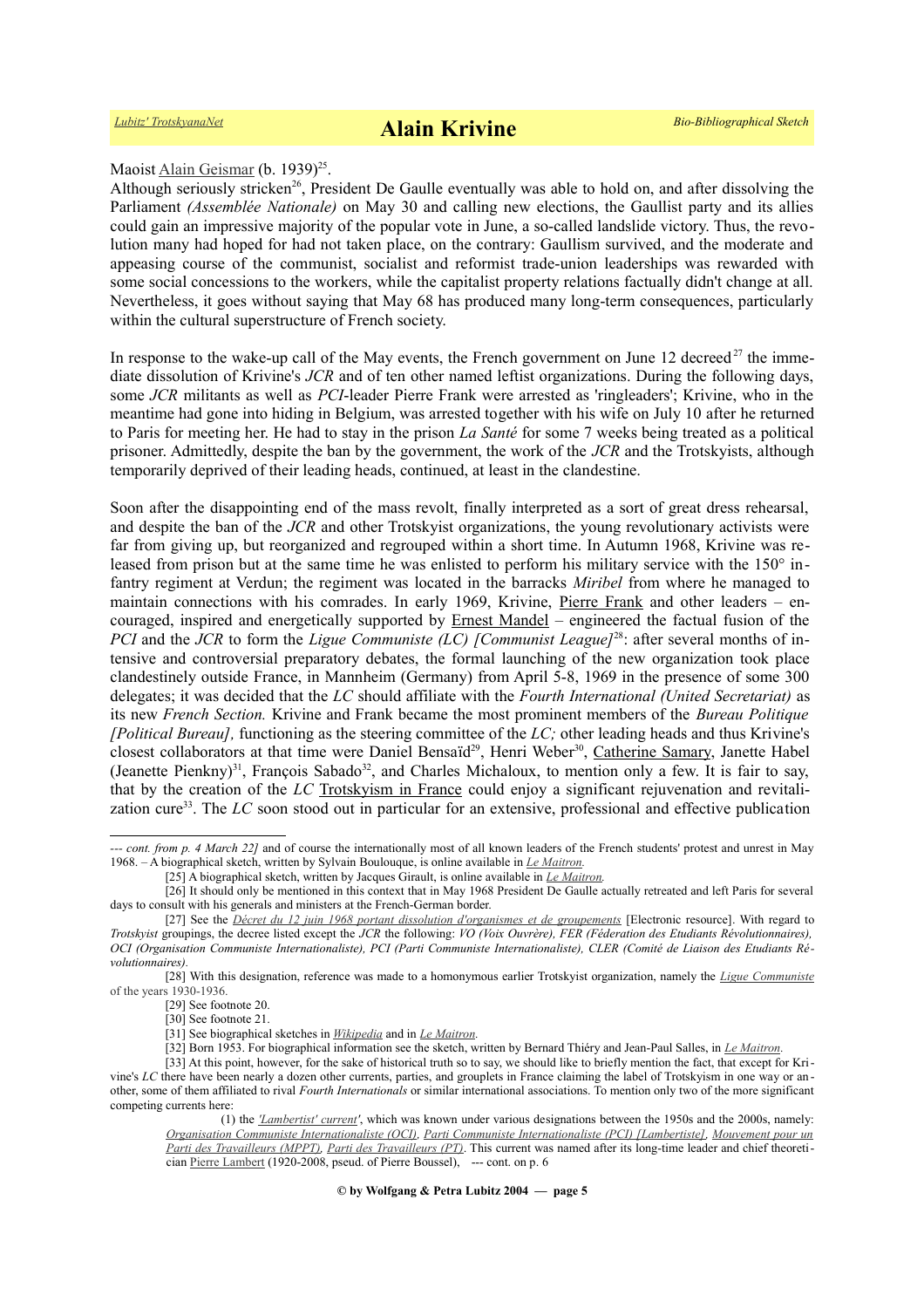system<sup>[34](#page-5-0)</sup>, to which Krivine always paid special attention; in addition to high-profile theoretical journals such as for example *Critique communiste,* Krivine's journalistic brainchild and *LCR's* "scent mark" must be mentioned here in particular, namely the paper *Rouge* which was factually published under his overall direction for some  $40$  years<sup>[35](#page-5-1)</sup> and to which he contributed numerous signed and unsigned articles.

Already a few weeks after its official foundation, *LC* could move from the shadows into the light of the cameras since it was decided by *LC's Bureau Politique* – notwithstanding that the new party considered itself a party of struggle not an electoral party – to participate in a nationwide election: thus Krivine, while still doing military service, ran as a candidate<sup>[36](#page-5-2)</sup> in the presidential election<sup>[37](#page-5-3)</sup> which was held in June 1969 after the acting president Charles de Gaulle, as a result of a referendum that did not go well for him, had decided to resign from office and to make way for a successor. For the very first time in the history of the French Republic, an avowed revolutionist (or, Trotskyist) stood in the first round of a presidential election, making speeches at mass rallies, repeatedly appearing on TV and in other mass media, always presenting himself openly as "the candidate of May 68". Within a very short time Krivine became as it were overnight a sort of media star, and one is certainly not wrong in assuming, that his candidacy made many people aware for the first time that there was an alternative on the left to both Stalinism and reform ism<sup>[38](#page-5-4)</sup>. In view of the conservative (or, Gaullist) turn since June 1968, the meager result could not surprise, but was nonetheless quite respectable for the blatant outsider: Krivine could poll 1.06 % of the votes cast (=ca. 236.000 voters) in the first run of this presidential election<sup>[39](#page-5-5)</sup>.

As a full-timer of the organization, Krivine devoted himself during the following years to build up and bring forward the *League* with great energy and never-failing verve. "In the 1970s, the *Ligue [LC]* threw itself into a variety of campaigns and movements in colleges, universities and workplaces, welcoming the arrival of new social movements of women's and gay liberation, anti-racism, and building opposition to militarism and nuclear power. Always to the fore, Krivine sought to articulate the latest position in his articles for the *Ligue's* newspaper *Rouge*" [40](#page-5-6) .

Some days after a bloody attack by members of *LC's* steward service and other leftist militants against a public gathering of the ultra-rightist *[Ordre Nouveau](https://fr.wikipedia.org/wiki/Ordre_nouveau_(mouvement))* and clashes with the police in front of the *[Maison de la](https://fr.wikipedia.org/wiki/Maison_de_la_Mutualit%C3%A9) Mutualité* [\(Paris\)](https://fr.wikipedia.org/wiki/Maison_de_la_Mutualit%C3%A9) on June 21, 1973 had taken place, the French government decreed the immediate dissolution both of the *LC* and *Ordre Nouveau.* Krivine was arrested together with [Pierre Rousset](https://fr.wikipedia.org/wiki/Pierre_Rousset_(ornithologue)) and had to spent a short time in prison. Excesses of violence and "direct action" were hotly debated in the party at that time and rejected by a majority since they had proved to be very damaging to the organization. Just as

<sup>---</sup> cont. from p. 5 (2) The *[Lutte Ouvrière](https://fr.wikipedia.org/wiki/Lutte_ouvri%C3%A8re) (LO)* tendency, named after its homonymous central organ, but also known as *Groupe Barta* (1939), as *Groupe Voix Ouvrière* (1956-1968), or under its semi-official designation *Union Communiste (Trotskyste)*. Since 1968, the most prominent mouthpiece of *LO* has been [Arlette Laguiller](https://maitron.fr/spip.php?article137525) (b. 1940) [see also [here\]](https://fr.wikipedia.org/wiki/Arlette_Laguiller), not least because she six times (!) entered the race for French presidency as *LO's* candidate including many TV appearances.

Both currents mentioned have participated, as Krivine's party also has done several times, in elections either for the presidency or in parliamentary and European elections, respectively. – A lot of academic and other literature about these as well as several other currents of French Trotskyism is listed in [chapter 7.5.07](https://www.trotskyana.net/LubitzBibliographies/Trotsky_Bibliography/Leon_Trotsky_Bibliography_07.html#c7.5.07) of our *[Lubitz' Leon Trotsky Bibliography](https://www.trotskyana.net/LubitzBibliographies/Trotsky_Bibliography/Leon_Trotsky_Bibliography.html)*.

<span id="page-5-1"></span><span id="page-5-0"></span><sup>[34]</sup> The same applies to the successor organizations *FCR* and *LCR.*

<sup>[35]</sup> Some details about *Rouge* (ISSN 0035-8509), succeeding *JCR's* paper *Avant-garde jeunesse*. The first (inaugural) issue of *Rouge* was published on September 18, 1968 [and thus before the foundation of the *LC]* with sub-title *journal d'action communiste* (later the sub-title varied); the final issue was published on February 12, 2009. At the beginning, Krivine's close collaborator Jean-Pierre Beauvais (1945-2009) functioned as director (or, editor-in-chief), followed by Henri Weber and others. At the beginning, the *Rouge* was published in Paris, later by *PEC* in Montreuil-sous-Bois, it had a print-run of some 25,000 copies in 1975 and of some 12,000 in 1978. At the beginning, *Rouge* was published bi-weekly *(hebdomadaire)*, then weekly, and from March 1976 to February 1979 it appeared as a daily. *Rouge* had a lot of regular and irregular supplements addressing specific readerships and milieus such as for example *Technique Rouge*. – For some more information about *Rouge* and *LC's* extensive publication activities you may consult our *[Trotskyist serials bibliography](https://www.trotskyana.net/LubitzBibliographies/Serials_Bibliography/zsn-bibl_ms.pdf)* or some of the books mentioned in footnote [1](#page-0-0) above. – The *[RaDAR](http://association-radar.org/)* website contains a lot of facsimiles of French Trotskyist journals, bulletins etc., thus of the [first](http://association-radar.org/IMG/pdf/01-680918.pdf)  [issue of](http://association-radar.org/IMG/pdf/01-680918.pdf) *[Rouge,](http://association-radar.org/IMG/pdf/01-680918.pdf)* too.

<sup>[36]</sup> To conduct his electoral campaign, he was given a special furlough, see Alexander, Robert J.: *International Trotskyism 1929- 1985, a documented analysis of the movement*, Durham and London 1991, p. 391.

<sup>[37]</sup> For some facts and figures about the presidential elections we like to refer to the website *[Petite histoire des présidentielles en](https://www.lesechos.fr/elections/presidentielle/petite-histoire-des-presidentielles-en-france-depuis-1965-1399101) [France depuis 1965](https://www.lesechos.fr/elections/presidentielle/petite-histoire-des-presidentielles-en-france-depuis-1965-1399101)*.

<span id="page-5-6"></span><span id="page-5-5"></span><span id="page-5-4"></span><span id="page-5-3"></span><span id="page-5-2"></span><sup>[38]</sup> See for example *Alain Krivine for president of France*, in: *Intercontinental Press (New York, NY)*, 7.1969 (19), pp. 474-475.

<sup>[39]</sup> In the run-off election, the Gaullist candidate [Georges Pompidou](https://fr.wikipedia.org/wiki/Georges_Pompidou) (1911-1974) won with ca. 58% of the votes.

<sup>[40]</sup> Cited from McGrogan, Manus: *[He never gave up the fight : remembering Alain Krivine](https://www.rs21.org.uk/2022/03/22/he-never-gave-up-the-fight-remembering-alain-krivine/)* [Electronic resource, dated March 22, 2022].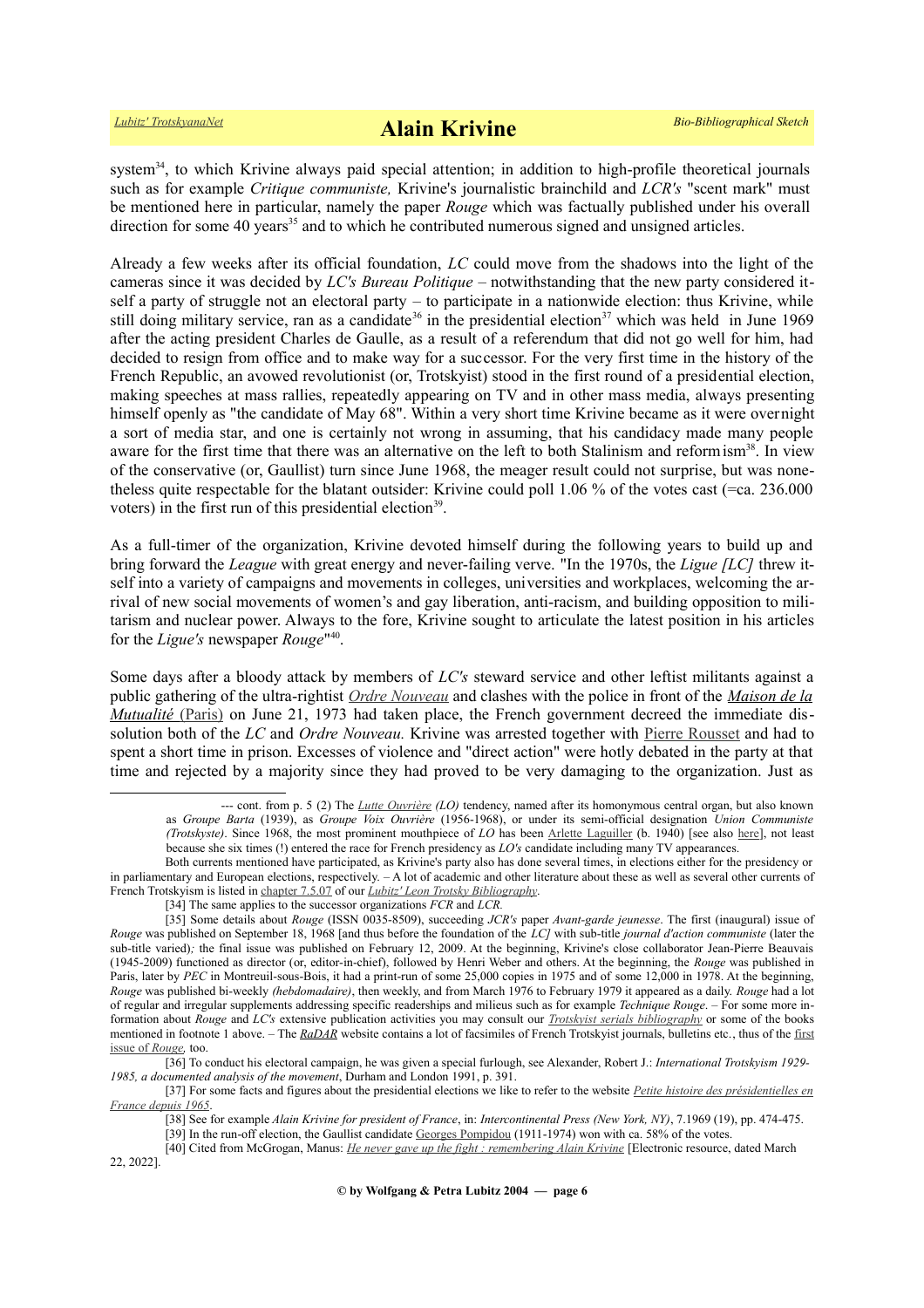before, the *LC* after this 1973 setback resurfaced anew, first as *Front Communiste Révolutionnaire (FCR) [Revolutionary Communist Front]* before in December 1974 it was renamed to *Ligue Communiste Révolu [tion naire, Section Fran](https://fr.wikipedia.org/wiki/Ligue_communiste_r%C3%A9volutionnaire) [ç](https://fr.wikipedia.org/wiki/Parti_communiste_fran%C3%A7ais) [aise de la Quatrième Internationale \(LCR\)](https://fr.wikipedia.org/wiki/Ligue_communiste_r%C3%A9volutionnaire) [Revolutionary Communist League, French Section of the Fourth International]*. Thanks to its numerical strength and outstanding leadership personnel, the *LCR* – often referred to just *La Ligue [The League]* – from the beginning became the flagship, so to speak, and a real heavyweight within the *Fourth International*[41](#page-6-0); and in France, Krivine's *League* succeeded in acquiring, little by little, the reputation of a serious and calculable force on the left, to which for instance also many artists, writers, and intellectuals could pay respect or sympathy; it is striking indeed that a large number of well-known academics and artists as well as people employed in the public sector as teachers, educators, nurses etc. were among *LCR's* members or at least in its haze. By the way, in 1979 the *LCR* established a youth group called *Jeunesses Communistes Révolutionnaires (JCR) [Revolutionary Communist Youth]*.

When in 1974 – after the death of acting President Georges Pompidou – presidential elections were once again on the agenda, Krivine, candidate of the *League* (at that time officially the *Front Communiste Révolutionnaire)*, ran for office again, but could win only 0.37% of the votes, thus being clearly eclipsed by *Lutte Ouvrière's (LO's)* candidate Arlette Laguiller who was able to collect comparatively good 2.35%. The year before, both Trotskyist parties (*LO* and *LCR*) ran with a joint list in the elections to the *[Assemblée Na](https://fr.wikipedia.org/wiki/Assembl%C3%A9e_nationale_(France))[tionale](https://fr.wikipedia.org/wiki/Assembl%C3%A9e_nationale_(France))* receiving 2.29%. In municipal elections held in 1977 they together gained 3,78%.

Still a few more words on elections: in the 1999 elections to the *[European Parliament](https://en.wikipedia.org/wiki/European_Parliament) LCR* and *LO* with their top candidates Alain Krivine and Arlette Laguiller, respectively, successfully campaigned on a joint ticket, receiving together respectable 5,18% of the valid votes; thus, five Trotskyist deputies from France could be sent to Strasbourg for the 5<sup>th</sup> parliamentary term (1999/2004) of the *EU-Parliament*, namely Alain Krivine and [Roseline Vachetta](https://fr.wikipedia.org/wiki/Roseline_Vachetta)<sup>[42](#page-6-1)</sup> for the *LCR*, and Arlette Laguiller, Chantal Cauquil and Armonie Bordes for the *LO*.

As EU-deputy (1999-2004), Krivine<sup>[43](#page-6-2)</sup> was able to pay an assistant; he chose young [Olivier Besancenot](https://fr.wikipedia.org/wiki/Olivier_Besancenot)<sup>[44](#page-6-3)</sup> for the job, whose rich political and expressive talents Krivine promoted in every way and whom eventually he encouraged to enter the ring for the *LCR* in the next upcoming presidential elections to be held in Spring 2002. In fact, Besancenot competed, made several TV appearances with considerable media attention, and the result in the first round of the elections was more than respectable, as he received sensationally 4.25%  $(=1.210.562)$  of the votes<sup>[45](#page-6-4)</sup>. By the way, it should be mentioned that in the 2002 presidentials French Trotskyists achieved the greatest electoral success ever, as besides Besancenot two other candidates from the

<span id="page-6-4"></span>[45] If only first-time voters (i.e. people up to 25 years of age) are taken into consideration, he even received 14% of the vote.

<span id="page-6-0"></span><sup>[41]</sup> In 1969, some major differences (particularly about the evaluation of guerilla warfare and the application of armed struggle by revolutionaries) arose within the *Fourth International (USec)* and its leading body, the *International Executive Committee (IEC)*. In these controversies (or, factional fights), [Joseph Hansen](https://www.trotskyana.net/Trotskyists/Bio-Bibliographies/bio-bibl_hansen_j.pdf) (1910-1979), the most prominent delegate sent by the influential U.S. *Socialist Workers Party (SWP)*, acted as the chief spokesman of the *SWP*-based *Leninist-Trotskyist Tendency (LTT)* opposing the European-based Mandel-Maitan-Frank tendency, the latter however holding the majority in the *IEC.* In August 1973 the members and supporters of the Hansen tendency eventually formed the *Leninist-Trotskyist Faction (LTF)* after they had come to the conclusion that the *International Majority Tendency (IMT),* chiefly inspired by Mandel, Maitan and Frank, was functioning as a 'secret faction' carrying its own internal discussion outside the elected bodies of the *F.I*. In these and similar factional controversies, which should only come to a (preliminary) end in 1977/78, Krivine always sided with the Mandel-Maitan-Frank majority.

<span id="page-6-1"></span><sup>[42]</sup> Born 1951. Together with Olivier Besancenot and Alain Krivine one of three mouthpieces of the *LCR* til 2009 and then a leading figure of the *NPA*.

<span id="page-6-2"></span><sup>[43]</sup> As deputy of the *EU Parliament* he joined a faction called *Confederal Group of the European United Left/Nordic Green Left*; he was a member (or, a substitute) of various parliamentary committees, thus e.g. of the *Committee on Legal Affairs and the Internal Market*, the *Temporary Committee on the Echelon Interception System*, the *Committee on Citizens' Freedoms and Rights, Justice and Home Affairs*, and the *Delegation for Relations with the Member States of ASEAN*.

<span id="page-6-3"></span><sup>[44]</sup> Born 1974, a graduate historian who made his living as a letter carrier. In 1991, he affiliated with the *LCR* and from 1998 he belonged to its leading bodies. From 1999 to 2000 he worked as assistant to Krivine in the *EU Parliament* in Strasbourg. – In 2007 Besancenot ran another time (as already in 2002) [see below] as *LCR* candidate in the first round of a presidential election, obtaining some 4,08 % (=ca. 1.5 mio.) of the vote whereas Arlette Laguiller *(LO)* got 1.33%. In the run-off election, Nicolas Sarkozy decided the election in his favour with an absolute majority. – In 2009, together with Krivine and others, he engineered the creation of the *Nouveau Parti Anticapitaliste (NPA)* succeeding the *LCR*. – Besancenot's quite remarkable media and electoral successes at the beginning of the 2000s have been reflected in a whole series of biographical and similar publications (a good deal of which are listed in [chapter 7.5.07](https://www.trotskyana.net/LubitzBibliographies/Trotsky_Bibliography/Leon_Trotsky_Bibliography_07.html#c7.5.07) of our *[Lubitz' Leon Trotsky](https://www.trotskyana.net/LubitzBibliographies/Trotsky_Bibliography/Leon_Trotsky_Bibliography.html)  [Bibliography\)](https://www.trotskyana.net/LubitzBibliographies/Trotsky_Bibliography/Leon_Trotsky_Bibliography.html)*, of which only two should be mentioned here: Eric Hacquemand: *Olivier Besancenot : l'irrésistible ascension de l'enfant de la gauche extrême*, Paris 2008, and Julien Beauhaire: *Olivier Besancenot ou la révolution en recommandé*, Paris 2008.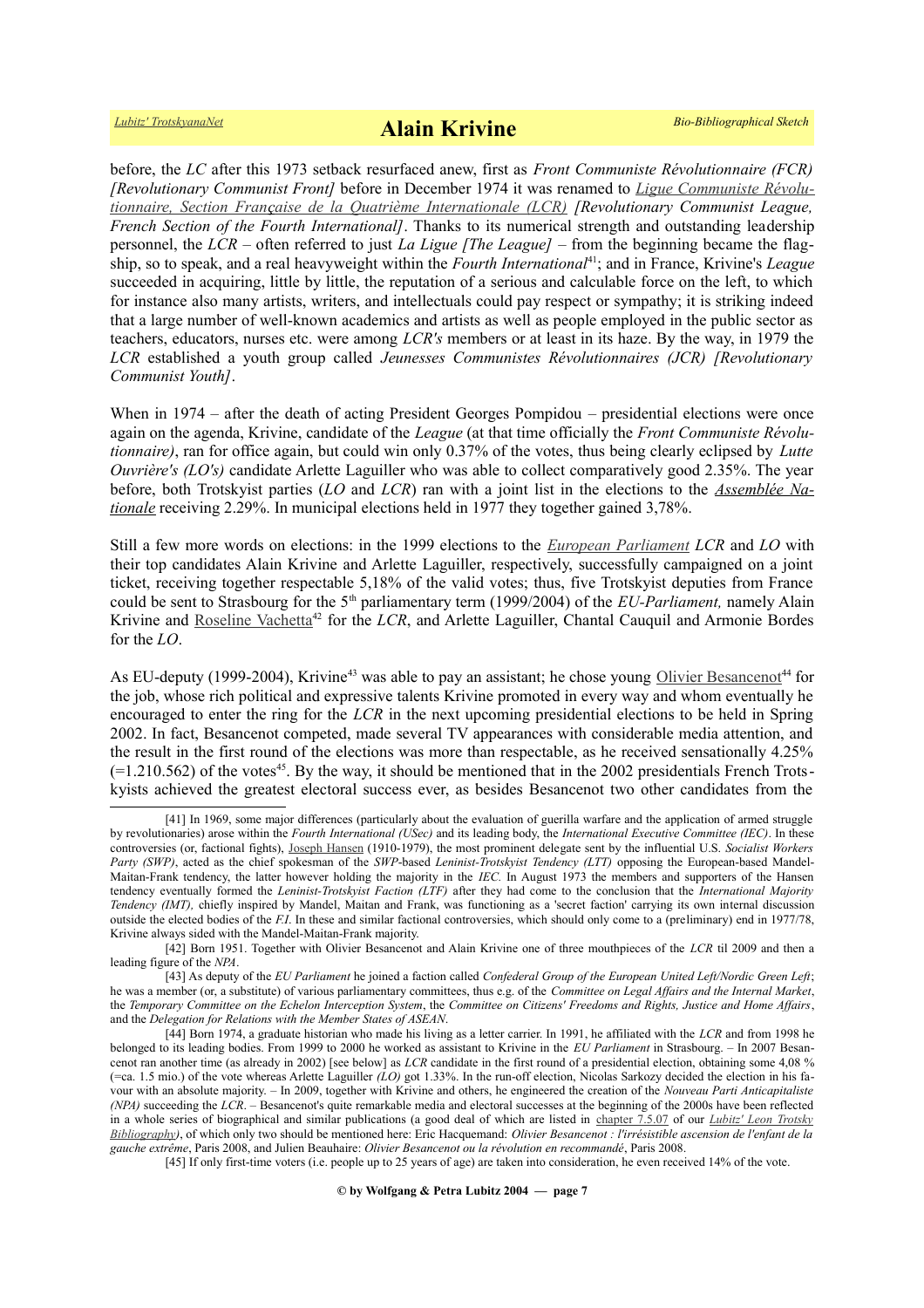Trotskyist camp could gain considerable results: Arlette Laguiller (LO) got even 5.72% (=1.630.045) and the Lambertist Daniel Gluckstein  $0.47\%$  (=132.686), thus adding up to some 10.45% (=some 3 mio.) in fa-vour of the three Trotskyist candidates<sup>[46](#page-7-0)</sup>; in retrospect, it can be stated that "this was a highwater mark in terms of electoral politics"[47](#page-7-1) .

However, "there were many setbacks, and a succession of splits, but the contribution of the *'Ligue'* to creating a dynamic, innovative, democratic political culture of the revolutionary left was ongoing. Krivine knew how to encourage younger militants<sup>"[48](#page-7-2)</sup>. Undoubtedly he was the face of the *LCR* for about 3 decades, its mouthpiece and media-effective figurehead, but neither its big boss nor its infallible wise leader – just compare his role with those played by, e.g., Lambert, Laguiller, Cliff, or even Healy in their respective organizations. It is also not the case that Krivine was always uncontroversial in his own party, on the contrary: at some party conferences, another 'tendency' prevailed instead of the one he favoured, and there were even some painful separations from minority tendencies or even from some long-time companions when the political or strategic differences between the tendencies had become too severe; thus, during the 1980s and 1990s, respectively, there were the secessions – to mention only some of the most relevant – of Julian Dray (b. 1955), Henri Weber (1944-2020), Paul Alliès (b. 1952), and Gérard Filoche (b. 1945) [49](#page-7-3), the last mentioned taking with him no less than 150 members.

After having already passed the torch of the *LCR* for the 2002 and 2007 election campaigns to the much younger Olivier Besancenot, Krivine, now approaching his seventieth, retired from party leadership, i.e. from *LCR's Bureau Politique*, but remained for the moment one of the three speakers of the party. In early 2009, together with Besancenot and in accordance with a majority vote of *LCR's* 18<sup>th</sup> congress, he pleaded for the dissolution of the *LCR* and its merging into a new, more broadly conceived party; thus, the good old *League,* which at last however counted only some 3,000 members, ceased to exist while the *[Nouveau Parti](https://fr.wikipedia.org/wiki/Nouveau_Parti_anticapitaliste)  [An ticapitaliste](https://fr.wikipedia.org/wiki/Nouveau_Parti_anticapitaliste) (NPA) [New Anticapitalist Party]*[50](#page-7-4) was launched on February 5, 2009; after almost 40 years of existence, *LCR's* party organ *Rouge*[51](#page-7-5) ceased publication being replaced by *L'Anticapitaliste*, and the theoretical journal *Critique communiste* was merged with *Contretemps.*

Eighty years of age, Krivine deceased on March 12, 2022 in Paris, survived by his wife Michèle with whom he got married in 1962, their daughters Nathalie (b. 1968) and Florence (b. 1974), and two granddaughters.

The funeral took place on March 21 at [Cimetière du Père-Lachaise](https://fr.wikipedia.org/wiki/Cimeti%C3%A8re_du_P%C3%A8re-Lachaise) in the presence of about 2000 people<sup>[52](#page-7-6)</sup>. A mass meeting to honor and remember Alain Krivine was held at the *Mutualité* [\(Paris\)](https://fr.wikipedia.org/wiki/Maison_de_la_Mutualit%C3%A9) on April 30, 2002<sup>[53](#page-7-7)</sup>. Numerous obituaries published after his death from a wide variety of political camps made clear that Krivine's political reliability but also his very human manner had won him sympathy and recognition far beyond the narrow party lines; by the way it should be mentioned that condolences even came from the Elysée Palace<sup>[54](#page-7-8)</sup>.

<span id="page-7-1"></span><span id="page-7-0"></span><sup>[46]</sup> In the run-off election, Gaullist candidate Jacques Chirac decided the election in his favour with an absolute majority.

<sup>[47]</sup> Cited from Falconer, Colin: *[Alain Krivine: The May 68 activist and lifelong anti-capitalist remembered](https://www.theleftberlin.com/alain-krivine-the-may-68-activist-and-lifelong-anti-capitalist-remembered/)* [Electronic resource, dated March 21, 2022].

<sup>[48]</sup> Cited from ibid.

<span id="page-7-4"></span><span id="page-7-3"></span><span id="page-7-2"></span><sup>[49]</sup> See biographical sketch (as electronic resource) by Jean-Paul Salles in *[Le Maitron](https://maitron.fr/spip.php?article233874)*.

<sup>[50]</sup> In 2009, the *[Nouveau Parti Anticapitaliste \(NPA\)](https://fr.wikipedia.org/wiki/Nouveau_Parti_anticapitaliste)* had about 9,000 members, Besancenot being its first mouthpiece. Other prominent *NPA* members were (as at 2009) Roseline Vachetta, Michael Löwy, Myriam Martin, Christine Poupin, Francois Chesnais, Daniel Bensaid and Alain Krivine. Philippe Poutou (b. 1967) ran as *NPA's* candidate in the first round of the presidential elections of 2012, 2017, and 2022, gaining 1.15 % (2012), 1.09% (2017) and 0.8% (2022), respectively. – In the European elections of 2009, *NPA* gained 4.88 % .

<span id="page-7-5"></span><sup>[51]</sup> A few years earlier, on January 16, 2003, *Rouge* could celebrate the appearance of its issue n° 2,000.

<span id="page-7-8"></span><span id="page-7-7"></span><span id="page-7-6"></span><sup>[52]</sup> See for example Telo, Laurent: *[Dernier hommage à Alain Krivine ...](https://www.lemonde.fr/politique/article/2022/03/22/dernier-hommage-a-alain-krivine-figure-tutelaire-de-l-extreme-gauche_6118574_823448.html)* [Electronic resource, dated March 22, 2022].

<sup>[53]</sup> For a report about this hommage see Billard, Cathy: *Ciao Alain : ton combat continue*, in: *L'Anticapitalisme : l'hebdomadaire du NPA (Montreuil)*, 2022 (n° 614=May 5) : pp. 6-7. Oral appreciations and obituaries were delivered there by H. Krivine, C. Samary, T. Ali, F. Sabado, F. Coustal, R. Vachetta, J. Machado, and more than two dozen more participants from France and several other countries. Video recordings of this event can be found on YouTube.

<sup>[54]</sup> Originally published with title *[Décès d'Alain Krivine](https://www.elysee.fr/emmanuel-macron/2022/03/13/deces-dalain-krivine)* [Electronic resource, dated March 13, 2022] from which we like to cite the following text passage: "Le Président de la République salue une vie d'engagement et de militantisme menée avec cette soif inaltérable, cet espoir inentamé de justice et d'égalité. À sa famille et ses amis, à ses anciens collègues et camarades, à tous ceux qu'il a inspi rés, il adresse ses condoléances respectueuses". – For an English translation see [here.](https://foreignaffairs.co.nz/2022/03/14/mil-osi-translation-death-of-alain-krivine/) – *Elysee Palace* is the official residence of the French President.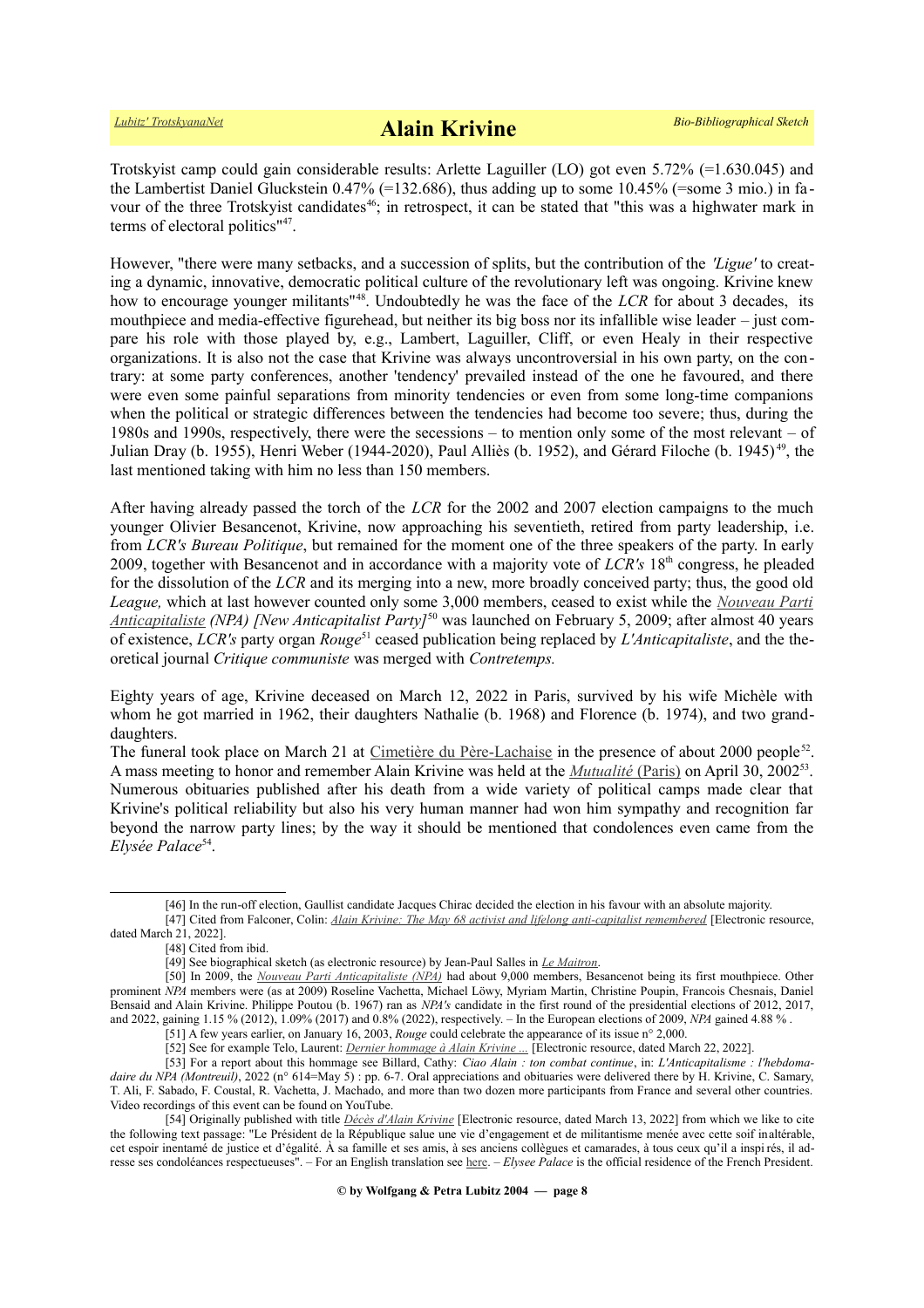## *Selected obituaries*

At the end of our biographical sketch we still want to append a few passages cited from some of the numer-ous obituaries, reminiscences and appraisals which have been published in March and April 2022<sup>[55](#page-8-0)</sup>:

#### **Olivier Besancenot[56](#page-8-1):**

**«**Je me souviens du premier meeting où je suis venu écouter Alain. Je devais avoir 15 ans et ma vie a basculé. La sincérité de son discours, son ardeur et sa conclusion sur « la révolution qui remet à l'endroit un système qui tourne à l'envers » m'avaient définitivement conquis. Je voulais être de ce combat. Il était fringant, refusait de se prendre au sérieux tout en défendant des idées qui pourtant l'étaient à plus d'un titre. Ses intérêts ne relevaient que de ses convictions et cela se ressentait au premier abord. L'opposé du politicien carriériste. Et déjà, à l'époque, cette authenticité constituait une véritable bouffée d'oxygène. Plus tard, durant toutes les années de notre militantisme en commun, j'ai pu apprécier sa simplicité et son engagement sans compter. "Qu'il y ait 10 personnes dans un meeting ou des milliers, il faut aller les chercher un par un" me répétait-il. Alain n'avait foi qu'en la vertu de l'activité militante dont il mesurait les sacrifices de chacun et de chacune – exceptés les siens. Comme beaucoup également, j'ai souvent eu l'occasion de savourer son goût pour la dérision – cette autodérision singulière qui le rendait tellement accessible –, ainsi que son sens de l'humour légendaire qui, sans conteste, était lui aussi accessible à tous. Durant tout ce temps, notamment durant la décennie 1990, Alain nous a sauvé la mise plus d'une fois en nous permettant de maintenir la tête hors de l'eau grâce à sa popularité et la surface sociale de son intervention. Son carnet d'adresses a servi à de nombreuses reprises pour mettre sur pied ou amplifier des initiatives militantes, de la campagne pour l'annulation de la dette "Ça suffat comme ci !" en 1989 à la mobilisation des sans-papiers dans l'Église Saint-Bernard de 1996, sans oublier les réquisitions de logements vides avec le DAL au côté de son complice, le professeur Léon Schwartzenberg. Je me rappelle aussi qu'Alain avait été un des premiers au Comité central de la Ligue à voir arriver la grève générale de 1995 contre le plan Juppé, essuyant quelques remarques amusées au passage. C'est pourtant lui qui avait vu juste. En 1999, au Parlement européen où nous formions une petite équipe autour de Roseline Vachetta et Alain, j'ai en mémoire qu'il ne remarquait jamais la mauvaise conscience qui s'affichait distinctement dans les yeux de certains autres anciens leaders de Mai 68 lorsque nous les croisions dans les couloirs. Eux étaient confortablement élus depuis des années après avoir épousé une trajectoire politique bien différente de la sienne. Lui s'en moquait éperdument car il ne versait pas dans ce genre de jugement. Une qualité qu'il a essayé avec d'autres de m'inculquer tant bien que mal. Il existe mille et un souvenirs partagés et je sais qu'Alain n'aimait pas non plus verser dans le registre de la nostalgie. Je voudrais juste souligner l'immense force qu'il m'a léguée durant les campagnes présidentielles, à tenter de me donner la confiance que je n'avais pas, et par tous les moyens nécessaires. Avant et après chaque meeting et chaque émission. Sans condescendance, sans paternalisme. Avec une fidélité à toute épreuve et une extraordinaire amitié. Alain insistait toujours pour dire que la plus belle manière de célébrer la mémoire des disparus consiste à perpétuer leur combat. Aussi je veux garder le sens de son engagement en guise d'étendard. Un bel étendard dont je me sens fier grâce à lui. Floqué d'un internationalisme non négociable, qui était chez lui rétif à toute forme d'impérialisme ou d'union nationale. Drapé d'un antifascisme aussi viscéral que construit, celui-là même que l'Histoire réclame une fois encore de nous. Rouge d'un marxisme vivant, unitaire et non dogmatique. Auréolé de son obstination révolutionnaire à vouloir bâtir un monde meilleur. Tu as bien raison Alain : "Il y a encore plus de raisons, aujourd'hui, d'être révolté et révolutionnaire qu'hier".»

#### **Colin Falconer[57](#page-8-2)**:

«A committed Marxist, Krivine is not known as a theoretician, and the list of his publications is short (this role was played by his close friend, Daniel Bensaïd, and others). He was above all an activist, a charismatic speaker, a formidable debater, and no task was too small if it helped build the organisation. In later years, when I knew him, he was a stalwart of the LCR (and later the NPA) in the Paris suburb of Saint-Denis – then a stronghold of the PCF – where he asked for and received no special treatment, despite his aura of 'grand old man' of the far left. He could be found in the town centre every Sunday morning, selling the party's paper,

<span id="page-8-0"></span><sup>[55]</sup> It should still be mentioned that by the end of March the *NPA* and its organ *L'Anticapitaliste*, respectively, received several hundred letters of condolence by individuals and organizations.

<span id="page-8-1"></span><sup>[56]</sup> Cited from Besancenot, Olivier: [Obituary], *in: L'Anticapitaliste : l'hebdomadaire du NPA (Montreuil)*, 2022 (n° 607=March 17), p. 10. – About Oliver Besancenot see footnote [44.](#page-6-3)

<span id="page-8-2"></span><sup>[57]</sup> Cited from Falconer, Colin: *[Alain Krivine: The May 68 activist and lifelong anti-capitalist remembered](https://www.theleftberlin.com/alain-krivine-the-may-68-activist-and-lifelong-anti-capitalist-remembered/)* [Electronic resource, dated March 21, 2022]. – Colin Falconer (b. 1953) [pseud. of Colin Richard Bowles] is a British free-lance journalist who made a name for himself as an author of historical novels; he is now living in Australia.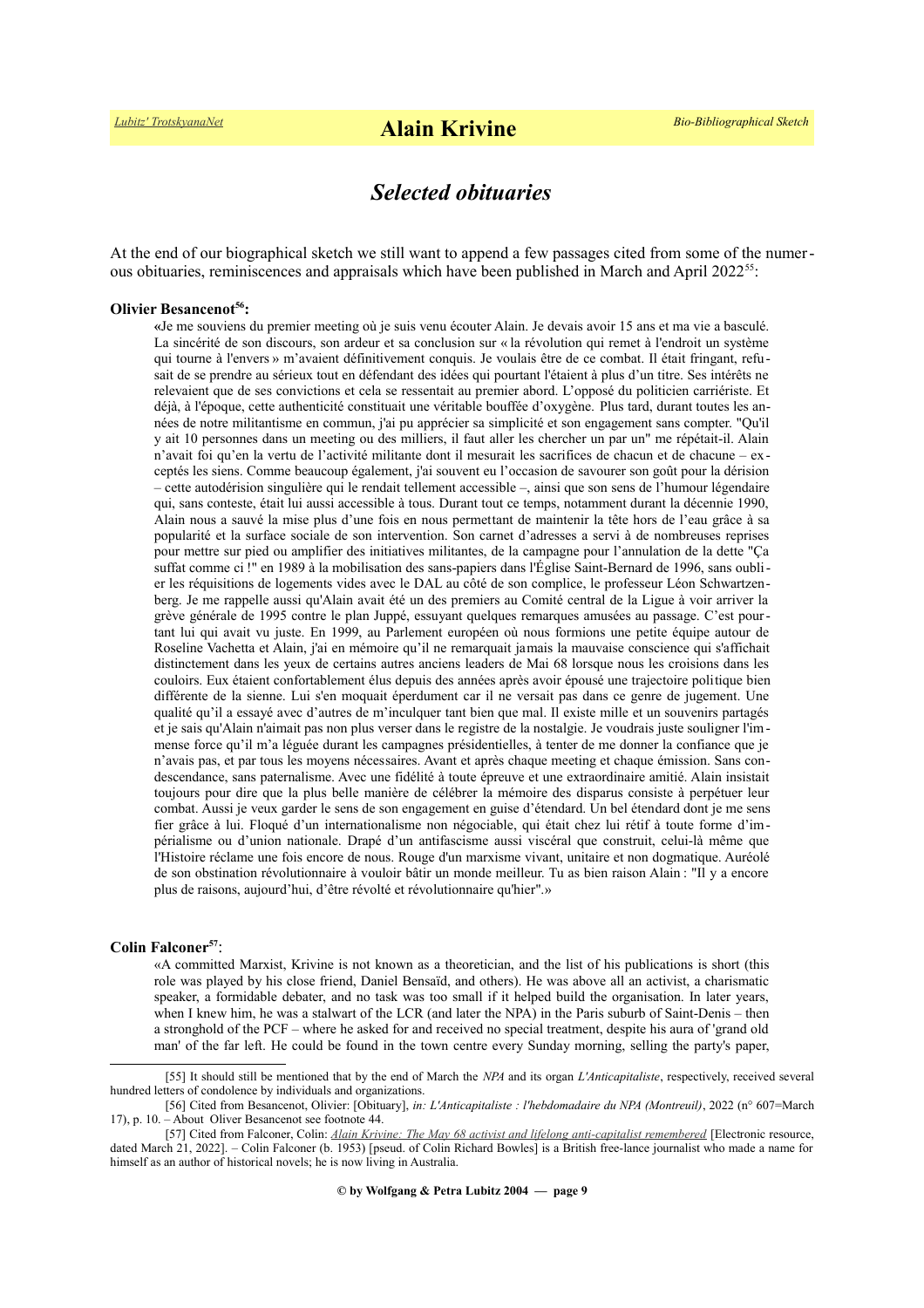*Rouge* (later *L'Anticapitaliste*), and amiably greeting local residents [...] However, he was never a 'star'. It is indeed extraordinary how often two adjectives come up in tributes from comrades who knew him well – 'modest' and 'kind'. He would be the first to volunteer to carry out the humblest organisational tasks, and his first thought was often to put at ease the newest or youngest recruit or offer to help a comrade in difficulty. Alain was a very human revolutionary. He also had a nice line in anecdotes and jokes [...] There is a saying that it is normal to be a revolutionary when you are young and a conservative when you are middle-aged. It is true that many, but far from all, of Krivine's best-known contemporaries and comrades on the radical left would leave revolutionary politics to become successful academics, politicians, media personalities or even neo-conservative 'intellectuals'. Alain himself would never abandon his belief that "Another world is possible". When he published an autobiography in 2006 it was called "Ça te passera avec l'âge", which could be translated as "You'll get over it, son" or "You'll grow up one day". It was another example of his humour and playfulness. He never did "get over it", of course. Nor, contrary to the myth, did the majority of those who took to the streets in 1968 – though few had the willpower to dedicate themselves so single-mindedly to the cause.»

## **Mitchell Abidor[58](#page-9-0):**

«[...] as we discussed his life and the events of May 1968, he was a man free of the plagues of the left, of empty triumphalism, of clichés, of sanctimoniousness. He spoke to me honestly, openly, and humorously. [...] It was clear that Krivine never lost hope that the revolution would one day come. He ended our conversation by telling me that "I've kept, not my physical youth, but my youthful ideas. And history shows I'm right when I say this is a rotten society. People used to think I was crazy when I said I was anti-capitalist. Now they say I'm not crazy, but there's nothing can be done about it, but that I'm right. That's something new. And something positive." Our conversation over, Krivine took me for a tour of the building, introducing me to his comrades and extolling the magnificence of their printing operation. Again, his manner was that of a proud father, which he was. Alain Krivine was, after all, the founder of the most significant force to the left of the PCF. That it was still laying the groundwork for increasingly hypothetical barricades, more than fifty years after its original founding, was a tribute to Alain's dedication. As I was leaving he handed me a copy of his autobiography *Ça te passera avec l'âge ("You'll Get Over It When You're Older")*, with a lovely inscription: "To Mitch Abidor, who understands that this title is false." I had to a large extent "gotten over it" as I got older, and I no longer share Krivine's beliefs, but it was impossible not to admire the man. And I was far from alone: even Emmanuel Macron issued an official statement, praising Alain's "life of commitment and activism." May 68 is indeed far in the past.»

#### **Claude Piperno[59](#page-9-1):**

«Alors qu'ils ont cessé tout militantisme anticapitaliste, tout compagnonnage avec l'idée de la révolution ou ne l'ont jamais côtoyée, certains disent qu'avec sa mort ce serait "*un morceau de la gauche qui s'en va*". Avec le décès d'Alain, ce n'est pas "un morceau de la gauche" qui s'en va. C'est l'un des jalons de l'extrême gauche qui disparaît avec lui. C'est en ce sens que nous présentons à l'ensemble de ses proches, à sa famille, à sa compagne et à ses camarades de parti et d'internationale, nos condoléances militantes et que nous entendons, également, poursuivre le combat contre ce système et l'ensemble des oppressions, injustices et catastrophes qu'il engendre. *"On a plus de raison encore de se révolter, aujourd'hui, qu'en 1968"*, aimait à rappeler Krivine, dans ses interventions. Désormais, pour sa mémoire également, nous aurons encore plus de raisons de lutter pour la révolution.»

### **Dan La Botz[60](#page-9-2):**

«Krivine soon became, as he writes, one of the principal inspirers of the 'Trotskyist-Guevarist', anti-Stalinist opposition among the young Communists, most of whose leaders had joined the Fourth International. As an anti-imperialist activist, he began working with anti-war intellectuals such as the philosopher Jean-Paul Sartre and mathematician Laurent Schwartz. In 1966, the PCF expelled Krivine and his fellow oppositionists because of their "factional activities." Once independent they formed the Revolutionary Communist Youth

<span id="page-9-0"></span>[58] Cited from Abidor, Mitchell: *[Alain Krivine's last barricade](https://tocqueville21.com/le-club/alain-krivines-last-barricade/)* [Electronic resource, dated Apr. 1, 2022]. – Mitchell Abidor is an author and translator of several books on subjects like anarchism, libertarian socialism etc. and made more than 1,000 translations for the *Marxists Internet Archive (MIA)* website from French and other romance languages; he also writes for the *Jewish Currents* magazine.

<span id="page-9-1"></span><sup>[59]</sup> Cited from Piperno, Claude: *[Hommage à Alain Krivine \(1941-2022\), un militant de la révolution](https://www.revolutionpermanente.fr/Hommage-a-Alain-Krivine-1941-2022-un-militant-de-la-revolution)* [Electronic resource, dated March 13, 2022]

<span id="page-9-2"></span><sup>[60]</sup> Cited from Dan La Botz: *[Alain Krivine : French revolutionary socialist, 1941-2022](https://newpol.org/alain-krivine-french-revolutionary-socialist-1941-2022/)* [Electronic resource, dated March 12, 2022]. – Daniel H. La Botz (b. 1945) is an American journalist, author and labour union activist, member of *Solidarity*, and co-editor of *New Politics*, an independent socialist journal.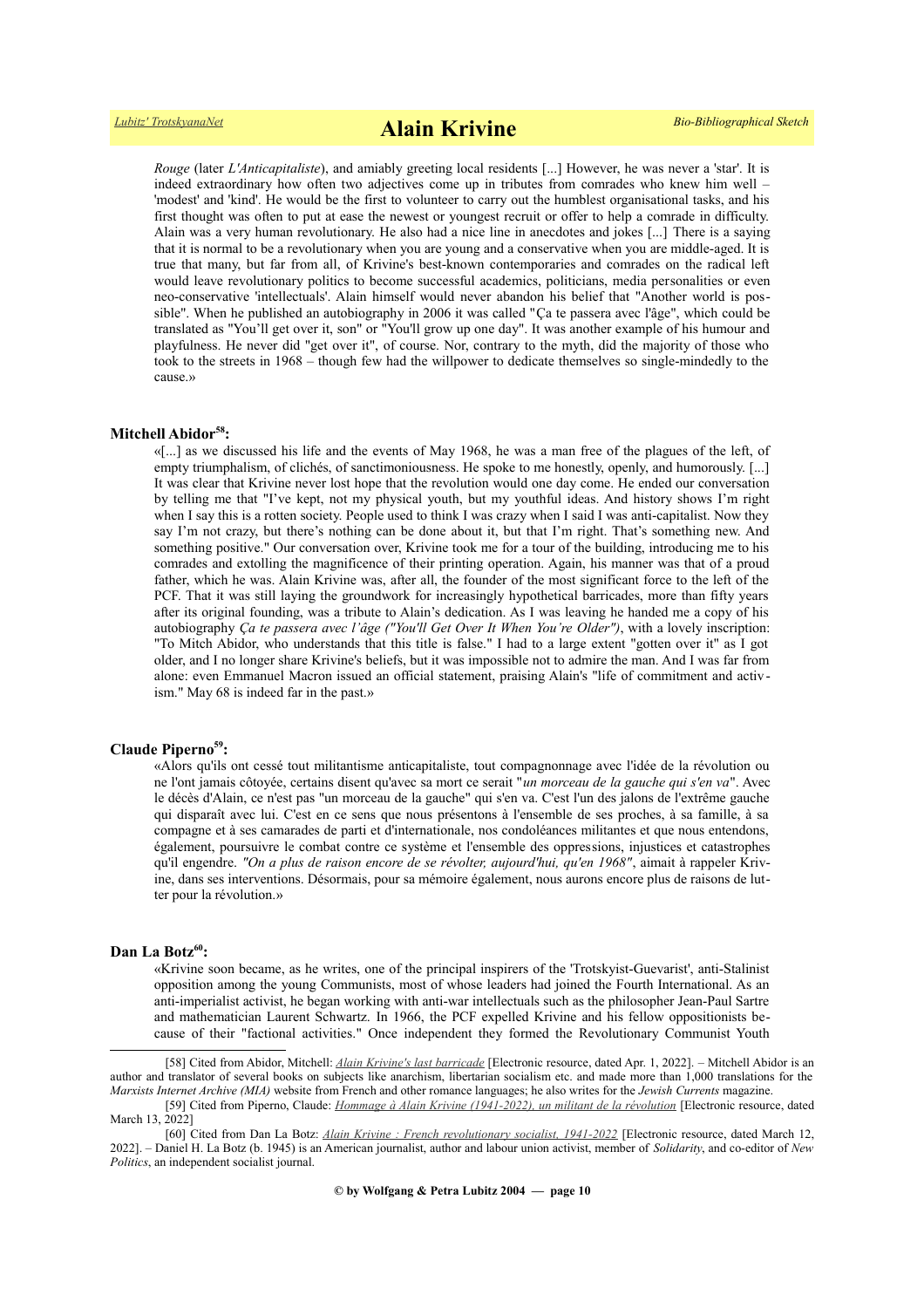(JCR). Now in the Trotskyist milieu, Krivine met the leading older figures of the movement such as Pierre Frank and Ernest Mandel. The young Trotskyists merged their group with Frank's Internationalist Communist Party, the most important Trotskyist party at the time. Krivine, in the course of his anti-imperialist work against the French war in Algeria and the U.S. war in Vietnam developed like many of his generation, a Third Worldist perspective, something that as very common in France and in fact throughout much of the developed world. While the European working class was still important to these leftists, the colonial independence struggles moved to center stage. [...] Alain Krivine and his comrades who became Trotskyists in the late 1960s had a significant impact on Trotskyism in France and on the Fourth International. On the one hand they revitalized Trotskyism, bringing hundreds of new activists and a fresh energy and enthusiasm to the move ment. Some took industrial jobs and went into the working class in an attempt to win workers to socialism. At the same time, the turn toward Che Guevara's ideas, particularly the theory of the *foco,* that is, a small group of committed revolutionary guerillas in the mountains or the jungle engaged in armed struggle, represented a significant turn from the historic Marxist idea of the central role of the working class as the agent of socialist revolution. Such guerrilla groups were often isolated form the working class, seldom democratic, and nearly all were defeated by rightwing military regimes. [...] This Trotskyist-Guevarist politics, adopted by other French Trotskyist leaders and shared by other sections of the Fourth International, had an important impact on the Fourth International and its theory of revolution. [...] While taking their inspiration from Trotsky and Che, Krivine and his comrades were very involved in the French student movement in the universities. They also worked to try to connect the youth movement to the Communist-led unions, most importantly the enormous Renault plant a Boulogne-Billancourt. Krivine and his JCR comrades, working closely with Daniel Cohn-Bendit who played a significant role in the great May 1968 general strike of students and workers. May and June of 1968 represented the highpoint of the French radical movement of that era, during which Krivine was imprisoned twice for his radical activities, though he only served a relatively short time. All of this made him a very prominent figure on the left. [...] Krivine remained active in France throughout the 1980s and 1990s, involved in every domestic and international issue of any significance. In 1999 he won the race for delegate to the European parliament. In 2009 the Revolutionary Communist League (LCR) that Krivine had helped to found in 1969 dissolved itself in order to merge with activists from the new environmental and feminist movements, creating the New Anti-capitalist Party in 2009. Alain Krivine, through it all, remained an anticapitalist, a revolutionary socialist all of his life, and contrary to that common adage and the title of his memoir, he did not give up his leftist politics as he aged.»

#### **Léon Crémieux[61](#page-10-0):**

«He was one of the most prominent leaders of the May 68 movement, the JCR playing a predominant role among student youth, especially in the Paris region. After all the far-left organizations, including the JCR, were dissolved by the Gaullist regime following the end of the general strike, Alain was incarcerated with other comrades during the summer of 1968 and then enlisted to perform his military service. At the same time, the militants of the JCR laid the foundations for what would become the Ligue communiste (Communist League - LC) which, together with the forces of the PCI, became, in the spring of 1969, the French section of the Fourth International. From then on, Alain's life would merge with that of the Ligue communiste for which he became the standard-bearer after the French presidential election of 1969 when he was a candidate for the Ligue. At the same time, with other young comrades of the Ligue, he became part of the leadership of the International [...] He then became for 40 years the main political referent of activists in the LC/LCR, a daily pillar of the leadership and contact with the towns and cities. As chief spokesperson, the only one really known on a large scale up until 2002, he was the voice of the LC/LCR, the tireless moderator of hundreds of meetings for the sections of the Ligue, large or small. He was surely the leader who best knew the sections and the comrades in the town and cities, a living political map of the LCR. Attached to meticulous militant work, he was as attentive to the daily political activity of the party as he was to seizing every opportunity to organize unitary campaigns, to get in touch and collaborate with other militant currents. [...] At the international level, he showed the same energy, a tireless traveller, making our International benefit from the echo received by a figure of the French May, with many tours of meetings and initiatives such as that of Red Europe in Brussels or the anniversary of the Paris Commune in 1971. He had the energy also to develop solidarity with the Palestinian people, the FLNKS or the anti-bureaucratic resistance of Solidarnosc, solidarity with the anti-bureaucratic struggle in Czechoslovakia of Petr Uhl and his comrades, and links with the comrades in countries subject to neo-colonialism. His office in the premises of the Rotographie printshop in Montreuil saw visits from hundreds of comrades, representatives of anti-imperialist and revolutionary organizations, and he

<span id="page-10-0"></span><sup>[61]</sup> Cited from Crémieux, Léon: *[Alain Krivine \(1941-2022\) : optimism of the will](https://fourth.international/en/europe/429)* [Electronic resource, dated March 16, 2022]. – Léon Crémieux (b. 1951) has been a member of the *LCR* from 1974-2009 and of its *Bureau Politique* from 1981-2009, then a member of the *NPA* and its *Comité Politique National*, further a member of the *Executive Bureau of the Fourth Interntional* from 2002-2021. He is an activist of the *Solidaires* trade-union federation. Many articles from his pen have been published in alia in *Inprecor, Rouge, L'anticapitaliste, Cahiers de critique communiste, ContreTemps... –* For further biographical information see the biographical sketch by Robert Kosmann in *[Le](https://maitron.fr/spip.php?article244706) [Maitron.](https://maitron.fr/spip.php?article244706)*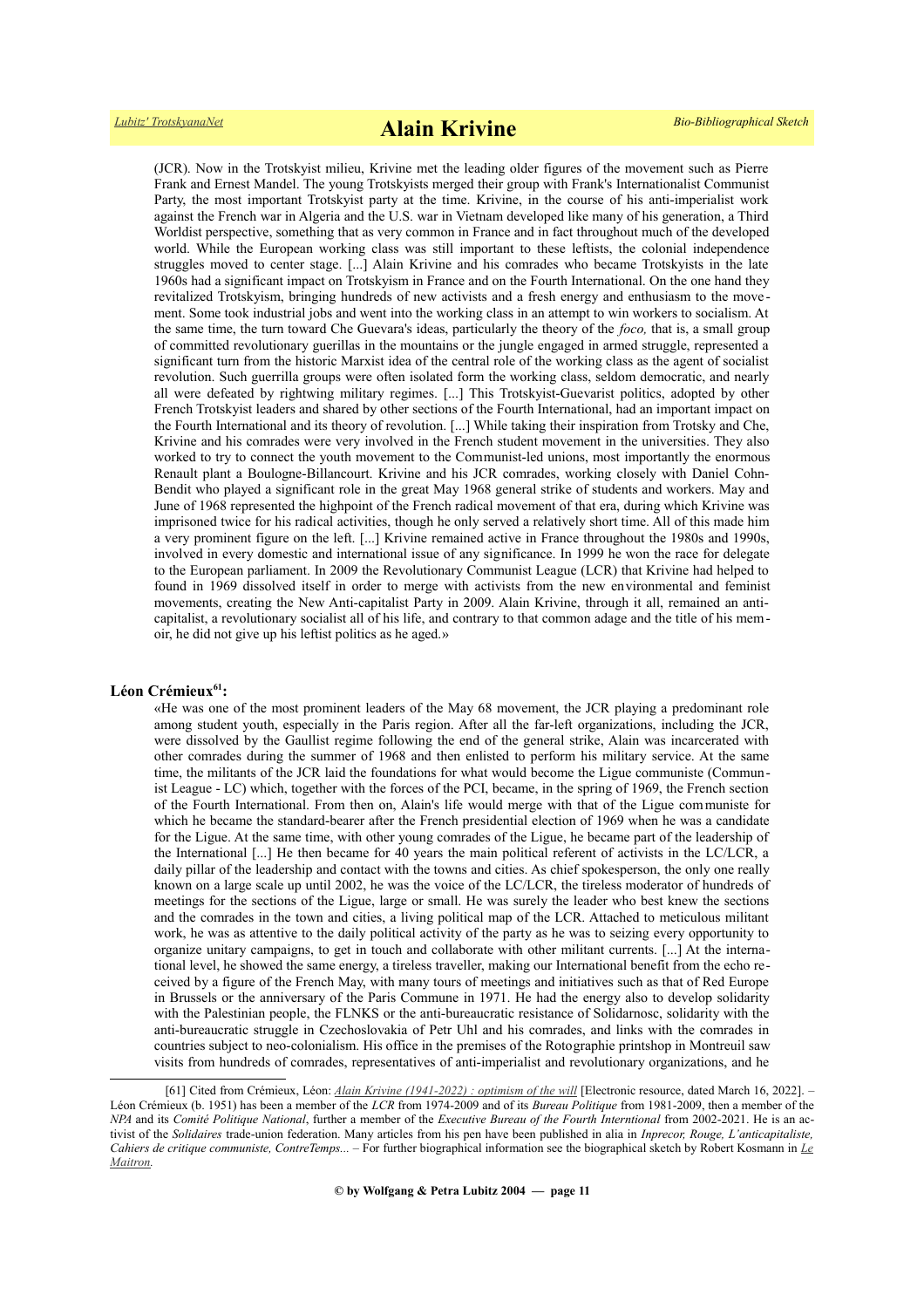devoted much energy to visiting many countries to defend our ideas and meet the revolutionary movements. In the 1970s and 1980s, as a daily reader of the PCF daily [L'Humanité], he was always attentive to what was happening in and around it and the other CPs, to the international crisis of Stalinism. Thus, he was always interested, in France, in the possibilities of unitary work with currents coming from the PCF. He was anxious to go beyond the borders of the LCR to move towards a political grouping capable of taking the place of the PCF among the popular classes. Among the first to grasp the importance of movements such as those of 1995, the struggles of the undocumented, his passionate anti-colonialism led to active participation in the links with the comrades and organizations of Algeria, the Antilles, Corsica and Kanaky. After the Sandinista revolution in Nicaragua, he participated twice as an observer at the elections in 1984 and 1990, and also visited the Venezuela of the Bolivarian Revolution. Similarly, in the early 2000s, he made contact with the comrades who wanted to found an organization of the Fourth International in Russia. [...] Alain was focused on the organization of our current, concrete political action to advance our ideas, unitary initiatives, direct debate with other international forces, other currents to find ways of common action. He was one of the architects of the strengthening and opening up of the Fourth International which made it possible to welcome activists and organizations from other traditions. His intelligence tried to make optimism of the will compensate for the pessimism of setbacks. He taught us a revolutionary Marxism without arrogance, unitary and constantly seeking the path of concrete action, and we will try to remain faithful to it.»

### **Edwy Plenel[62](#page-11-0):**

**«***Ça te passera avec l'age* - "You'll Grow Out of It". When, in 2006, Alain Krivine agreed to write a memoir recounting not his life but a "collective adventure" embodying "the possibility of a democratic revolution", he chose this phrase for the title of his account. From his commitment to the Communist cause as a Paris schoolboy in the 1950s, to handing over the reins to a new generation in the New Anticapitalist Party (NPA) half a century later, via his constant role as spokesman for the Revolutionary Communist Youth (JCR) in 1968 then the Communist League (1969-1973) and, Revolutionary Communist League (1974-2009), Alain Krivine never did really grow out of "it". But what was "it"? It was this simple idea that emancipation, the quest for freedom, the hope for equality, the demand for justice, are first and foremost a refusal, a negation of the existing order, an outburst against its miseries, its lies, its many forms of domination. What we normally call the Left is born of this infinite, ever renewed and unfinished movement, confronting the constantly reborn conservatisms of all types. [...] Krivine's was a sincere and good-natured intransigence - explaining his popularity, as today evidenced by the many tributes coming from his political rivals. He wore his ever-joking modesty on his sleeve; he loved laughing with his fellows and willingly indulged in self-mockery. Krivine professed the asceticism of a bon vivant who had abandoned any desire for fortune or any ambition to "make it".**»**

#### **Elfriede Müller[63](#page-11-1):**

«Er war sein Leben lang Aktivist und an allen relevanten Kämpfen in Frankreich beteiligt: bei der Solidarität mit der Besetzung und Selbstverwaltung der Uhrenfabrik Lip, den Soldatenkomitees, den Streiks und Demonstrationen der Schüler\*innen und Student\*innen, der Anti-AKW- und Frauenbewegung, Miet- und Arbeitskämpfen und bei einer Kirchenbesetzung der Sans Papiers. Aus der häretischen Arbeiterbewegung kommend und sich auf deren Tradition beziehend, integrierte sich die LCR in die neuen sozialen Bewegungen und stellte sich gleichwohl zur Wahl. Sie sah zwischen Klassen- und Anerkennungskämpfen keinen Widerspruch, sondern eine gegenseitige Befruchtung. Alain Krivine war ein Produkt dieser kollektiven Erfahrung der Linken, der er sich ein Leben lang zugehörig fühlte und die ihn prägte. Er hielt sich eher für einen guten Orga nisator; die Theoriebildung überließ er lieber anderen, wie seinem Freund und Genossen, dem Philosophieprofessor Daniel Bensaïd. Der Zusammenbruch des Realsozialismus schwächte die KPF weiter, während die LCR ihren Wirkungskreis erweitern konnte. Bei der Europawahl von 1999, bei der die LCR mit der trotzkistisch etwas anders ausgerichteten Gruppe Lutte Ouvrière eine gemeinsame Liste bildete, wurde Krivine mit 58 Jahren für fünf Jahre Abgeordneter im EU-Parlament. Sein Assistent war Olivier Besancenot, ein studierter Historiker, der als Postbote arbeitete. Er wurde der neue Präsidentschaftskandidat der LCR und erreichte 2002 und 2007 über eine Million Stimmen. Daraufhin beschloss die LCR, sich aufzulösen und eine neue, breitere Organisation zu bilden. Die Losung: "Neue Periode? Neues Programm? Neue Partei". Und 2009 entstand die Nouveau Parti Anticapitaliste (Neue Antikapitalistische Partei). Die Idee war, dass eine neue Generation die Linke breiter aufstellen sollte. Gemessen an diesen Ambitionen ist das Projekt gescheitert.»

<span id="page-11-0"></span><sup>[62]</sup> Cited from Plenel, Edwy: *[The integrity of a revolutionary : Alain Krivine, 1941-2022](https://internationalviewpoint.org/spip.php?article7565)* [Electronic resource, dated March 16, 2022]. – Hervé Edwy Plenel (b. 1952) is a French author and journalist (inter alia *Rouge*, *Le Matin de Paris, Le Monde*...), in the 1970s he was a member of the *LCR*.

<span id="page-11-1"></span><sup>[63]</sup> Cited from Müller, Elfriede: *[Die Revolution ist möglich](https://www.nd-aktuell.de/artikel/1162283.alain-krivine-die-revolution-ist-moeglich.html)* [Electronic resource, dated March 20, 2022]. – Elfriede Müller (b. 1956) is an actress and free-lance author.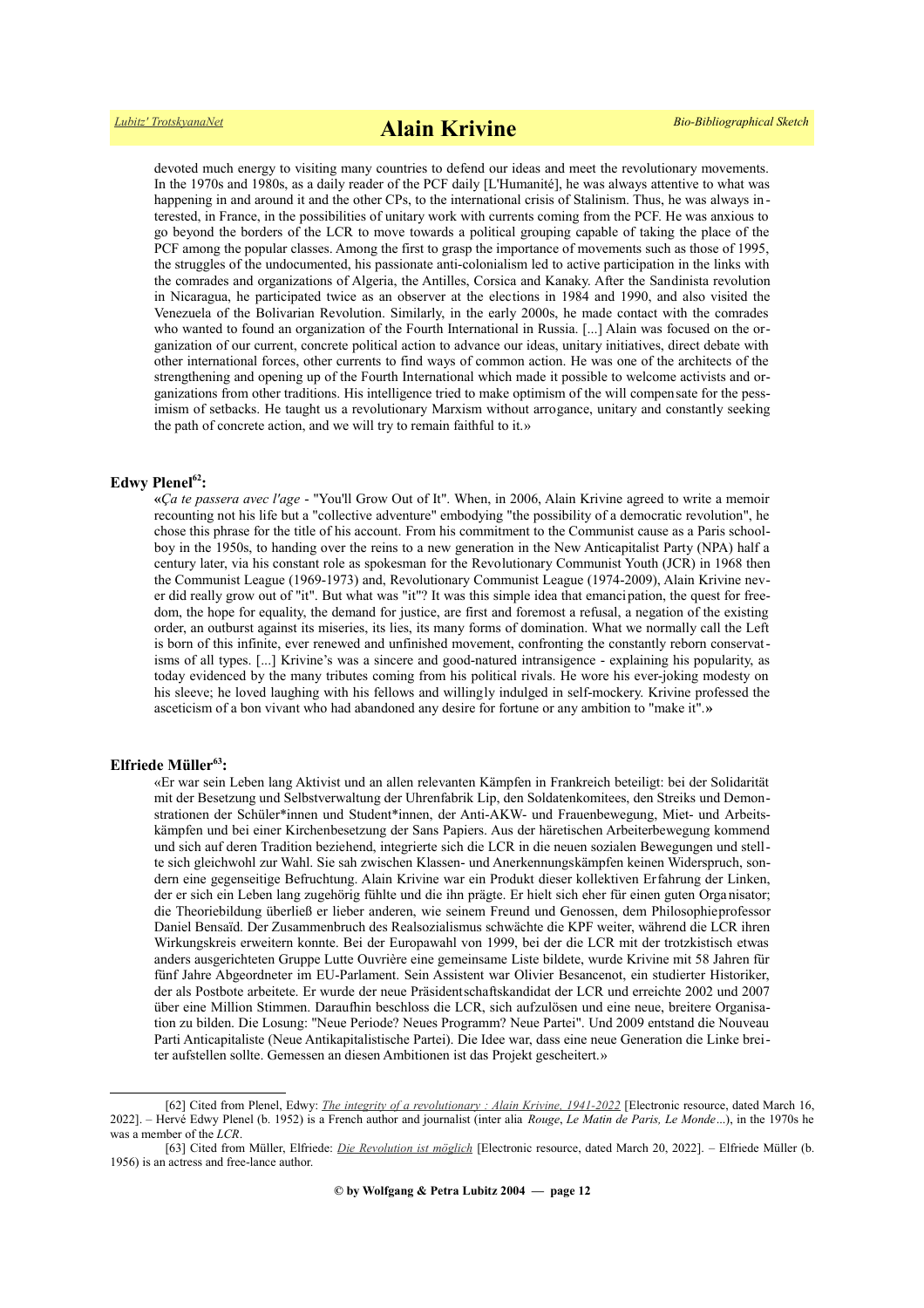#### **Hubert Krivine[64](#page-12-0):**

«We were five brothers: Gérard, Jean-Michel, Roland, Alain and me. There is only one left and I happen to be that one. Hard to have become the brother... of no one. My relationship with Alain started early since I knew him nine months before he was born. We now know that a whole psychic life develops in utero between mother and child; it must certainly be true between twins and have left unconscious traces for me. [...] It's hard to talk about your brother. Moreover, the Krivines do not like to talk too much about themselves; for fear of being immodest. Contrary to appearances, Alain was very shy in front of two or three people he did not know. But not in front of a few thousand... (We were truly false twins, with complementary qualities and flaws). [...] There is an Israeli joke that you could not be simultaneously a member of Mapam, intelligent and honest. You have to choose combinations. This applies quite well today to so-called left-wing organizations. But Alain showed that you could be a Trotskyist, intelligent and honest at the same time. The loss of the so cialist or communist ideal, betrayed or soiled by the parties that bear their names, is one of the reasons blocking many mobilizations. With his enthusiasm and talent, Alain contributed in practice and on a large scale to a beginning of this rehabilitation which is essential to move forward. I liked his form of humour; he summed up the *Katangais* (the black blocs of May 68), with this mordant formula: "those who want to destroy the bourgeois university, starting with its furniture...". Just recently, in the nursing home when he hardly spoke any more, he was shown pictures of people to recognize; in a photo of me he suddenly answered the question "who is he?" with a "he's a jerk!". So, he recognized me. Which gave me immense joy. Joy that I felt again when he surprisingly understood Cathy's phone call that announced the 500 sponsorships for Poutou. Alain showed a lot of political courage and, on many occasions, physical courage; he died without ever complain ing, surrounded by the tireless affection of Michèle and their two daughters Nathalie and Florence. The constant support and camaraderie of his NPA comrades also meant a lot to him. In Latin America, militants do not call each other "camarada", but "hermano" (brother). Alain was both for me. But not only for me [...]»

<span id="page-12-0"></span><sup>[64]</sup> Cited from Krivine, Hubert: *["Alain showed that you can be a Trotskyist, intelligent and honest at the same time"](https://internationalviewpoint.org/spip.php?article7605)* [Electronic resource], an obituary speech delivered at Alain Krivine's funeral on March 21, 2022, here in Engl. translation. – Physicist and mathematician Hubert Krivine has been senior lecturer at *Université de Paris VI Pierre et Marie Curie*. He is Alain Krivine's twin brother and in his youth he was – like his late brother – a communist before becoming a Trotskyist an a member of the *PCI*, later of the *LC* and *LCR* to the *Bureau Politique* of which he belonged; after the dissolution of the *LCR* he became an adherent of the *NPA.* Furthermore, Hubert Krivine functioned as a member of the *Comité Exécutif International* of the *Fourth International (USec*); in the Trotskyist milieu he has been widely known by his pseudonym *Sandor.* – A thorough biographical sketch, written by Daniel Couret, is online available in *[Le Maitron.](https://maitron.fr/spip.php?article137922)*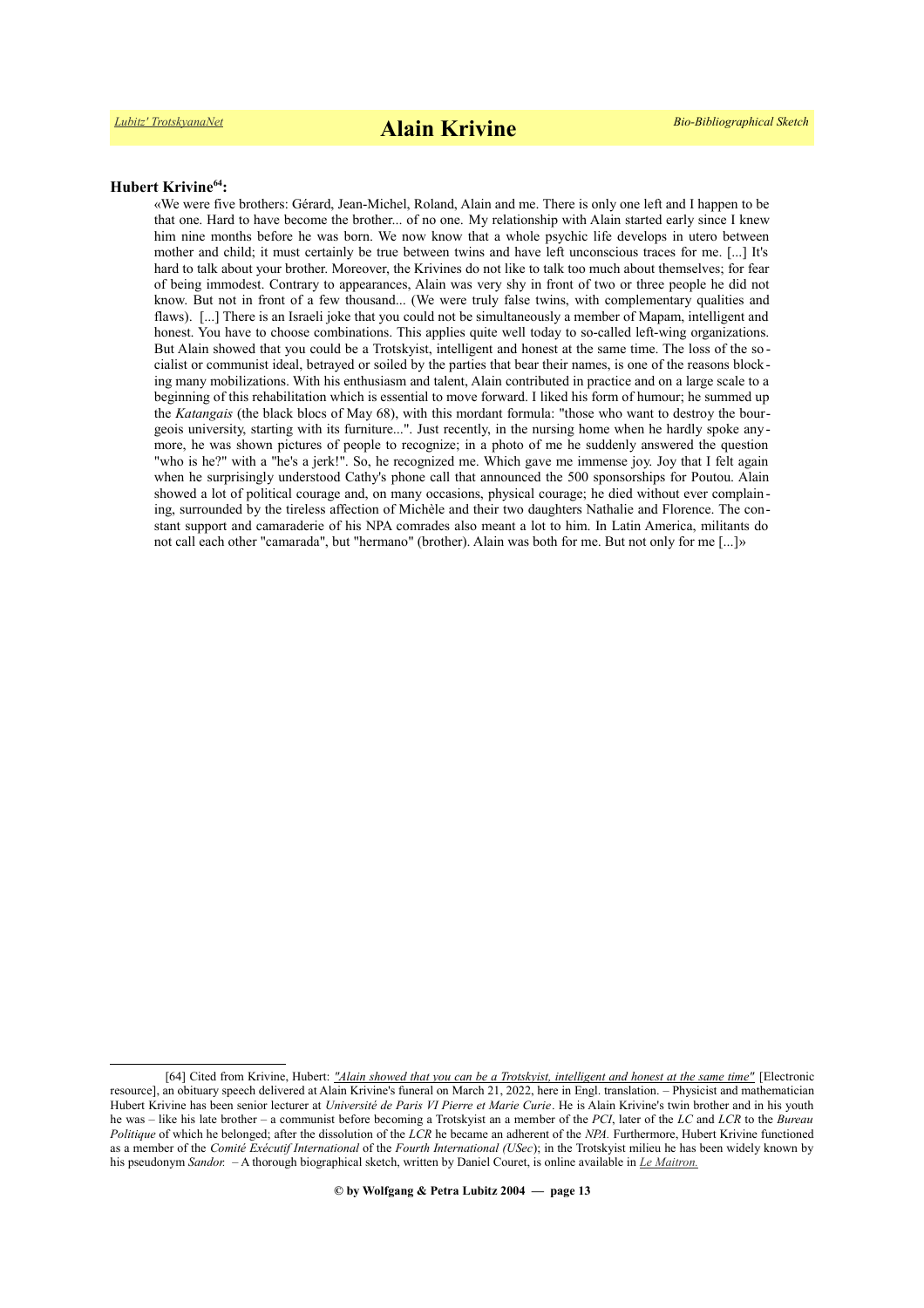$\frac{1}{2}$ 

## *Selective bibliography*

Please note that we are not claiming completeness with the following bibliographic listing which – with regard to the 'primary sources' – only records books and pamphlets written by Krivine as single or co-author, but not journals and serials to which he used to contribute. Of particular interest, of course, should be Krivine's autobiography published in 2006, listed be low both as primary and secondary source.

### *Selective bibliography: Books/pamphlets (co-)authored by Krivine*

- 50 years of the Fourth International. Montreuil, 1988. 143 pp. (International Marxist Review ; 3. 1988,2= spec.nr.)
- Bensaïd, Daniel: 1968, fins et suites / Daniel Bensaïd ; Alain Krivine. [Paris] 2008. 187 pp.
- "Charlie Hebdo", les unes : 1969-1981 / [sous la dir. éd. de Riss. Textes d'Alain Krivine et al.] Paris, 2015. 319 pp.
- Chérasse, Jean A.: Dreyfus ou l'intolérable vérité /Jean A. Chérasse ; Patrice Boussel. [Avec le texte intégral des déclarations de François Mitterand, ... , Alain Krivine, ... et al.] - Paris, 1975. - 249 pp.
- Dobbeleer, Georges: Sur les traces de la révolution : itinéraire d'un trotskiste belge / pref. par Alain Krivine. Paris, 2006. - 349 pp. (Utopie critique)
- Et la révolution, c'est pour quand? / avec des contrib. de F. Hollande, R. Hue, A. Krivine [et al.] Paris, [1999]. 112 pp. (Revue Commune ; 11)
- Fichaut, André: Sur le pont : souvenirs d'un ouvrier trotskiste breton / préf. d'Alain Krivine. Paris, 2003. 246 pp. - (Utopie critique)
- Frank, Pierre: Frankreich, einem neuen Mai entgegen? / Pierre Frank ; Alain Krivine. Frankfurt a.M., 1975. 48 pp. - (Rote Hefte ; 4)
- Guerres & révolutions, 1914-1924 : 8 écrivains racontent / [prés. par Marc Blondel, ... Alain Krivine, ...] 1-8. Paris, 2013.
- Krivine, Alain: Ça te passera avec l'âge. [Paris], 2006. 399 pp. [Autobiography]
- Krivine, Alain: Les chemins de la révolution : débat prés. et animé par Thierry Pfister / Alain Krivine ; Fred Zeller. - Paris, 1977. - 188 pp.
- Krivine, Alain: Elezioni o rivoluzione? : una campagna presidenziale anti-elettoralistica. Roma, 1969. 95 pp. (Cultura politica ; 51)
- Krivine, Alain: La farce électorale. Paris, 1969. 69 pp. (Combats)
- Krivine, Alain: Questions sur la révolution : entretiens avec Roland Biard. Paris, 1974. 316 pp. (Questions)
- Krivine, Alain: Questões sobre a revolução : respostas a Roland Biard / trad. de Virginia Fernandes de Brito. Lisboa, 1975. - 231 pp. - (Biblioteca Arcádia)
- Krivine, Alain: El socialismo que queremos. Madrid, 1981. 73 pp. (Cuadernos Prácticos ; 28)
- Die Letzte Schlacht gewinnen wir : 40 Jahre 1968, Bilanz und Perspektiven / Elmar Altvater, ... Alain Krivine, ... et al.] - Hamburg, 2008. - 237 pp.
- Mai 68 : dosier / Antoine Artous, Francis Sitel, Alain Krivine [et al.] Paris, 2018. 191 pp. (ContreTemps ; 37)
- Mandel, Ernest: Réponse à Louis Althusser et Jean Elleinstein / introd. d'Alain Krivine. Paris, 1979. 127 pp. (Petite collection La Brèche : Actualité)
- Paris Mai 68 : die Phantasie an die Macht / Daniel Bensaïd ; Alain Krivine. Einf. von Willi Baer. [Transl. from the French]. - Hamburg, 2011. - 216 pp. + 2 DVD
- Pour un portrait de Pierre Frank / [Marguerite Métayer, ... Alain Krivine, ... et al.] . Montreuil, 1985. 204 pp.
- Note: Within the framework of [ETOL \(Encyclopedia of Trotskyism On Line\)](https://www.marxists.org/history/etol/index.htm) you can find a special chapter dealing with [Alain Krivine](https://www.marxists.org/history/etol/writers/krivine/index.htm)*.*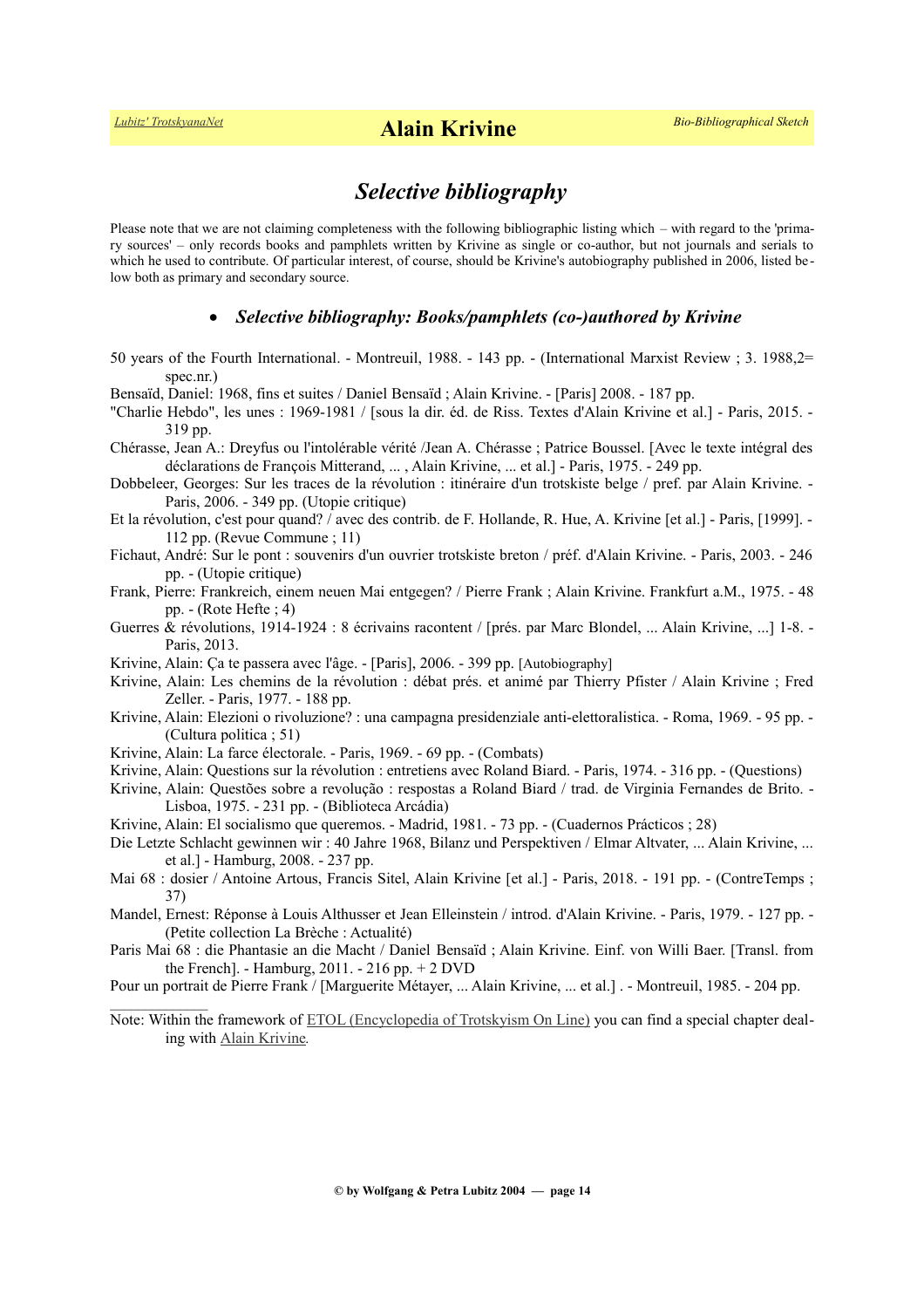## *Selective bibliography: About Krivine*

- [Anon.]: [Alain Krivine](https://de.wikipedia.org/wiki/Alain_Krivine) [Electronic resource]. 2 pp. [Biographical sketch] [Wikipedia article in German, accessed March 22, 2022]
- [Anon.]: [Alain Krivine](https://fr.wikipedia.org/wiki/Alain_Krivine) [Electronic resource]. 4 pp. [Biographical sketch] [Wikipedia article in French, accessed March 22, 2022]
- [Anon.]: [Alain Krivine](https://en.wikipedia.org/wiki/Alain_Krivine) [Electronic resource]. 1 p. [Biographical sketch] [Wikipedia article in Engl., accessed March 22, 2022]
- [Anon.]: Alain Krivine for president of France, in: *Intercontinantal Press (New York, NY)*, 7.1969 (19) : pp. 474- 475. [Followed by an Engl. transl. of a biographical sketch originally publ. in *Le Monde (Paris)*, May 7, 1969]
- [Anon.] : [Famille Krivine](https://wikipedia.org/wiki/Famille_Krivine) [Electronic resource]. 1 p. [Wikipedia article, accessed March 22, 2022]
- Abidor, Mitchell: [Alain Krivine's last barricade](https://tocqueville21.com/le-club/alain-krivines-last-barricade/) [Electronic resource]. 3 pp. [Reminiscences and obituary, dated Apr. 1, 2022, accessed Apr. 3, 2022]
- Alain Krivine 1941-2022 : ton combat continue, in: *L'Anticapitaliste : l'hebdomadaire du NPA (Montreuil)*, 2022 (n° 607=March 17) : pp. 7-10 [Obituaries and appraisals by J.-P. Debourdeau, J. Habel, F. Louçã, A. Klein, G. Guilhem, R. Vachetta, G. Massiah, A. Coupé, E. Plenel, I. Budaraitskis, F. Sabado, O. Besancenot et al.]
- [Alain Krivine \(1941-2022\)](https://intersoz.org/alain-krivine-1941-2022/) [Electronic resource]. 12 pp. [Selection of obituaries and appraisals by various authors in German language, some being transl. from French. Accessed March 28, 2022]
- [Alain Krivine : international tributes and articles](http://www.europe-solidaire.org/spip.php?article61594) [Electronic resource]. 5 pp. [Collection of obituaries and appraisals by various authors, accessed Apr. 3, 2022]
- Alain Krivine, profession: militant [Film] / Aubin Hellot, réalisateur. Paris, 2012. 1 DVD (videorecording, PAL), running time: 26 min.
- Antonini, Checchino: *L*'''incandescente'' Alain Krivine : una vita per la rivoluzione [Electronic resource]. 4 pp. [Obituary, dated March 16, 2022, accessed Apr. 3, 2022]
- Arcary, Valério: [Os nossos : Alain Krivine \(1941-2022\)](https://www.brasil247.com/blog/os-nossos-alain-krivine-1941-2022-5tjb0c14) [Electronic resource]. 2 pp. [Obituary, dated March 13, 2022, accessed March 28, 2022]
- Bambery, Chris: [Alain Krivine : 1941-2022](https://www.counterfire.org/articles/opinion/23052-obituary-alain-krivine-1941-2022) : Chris Bambery remembers the life of French revolutionary Alain Krivine [Electronic resource]. - 4 pp. [Obituary, dated March 14, 2022, accessed March 23, 2022]
- Besancenot, Olivier: ["Keep the sense of commitment as a banner"](file:///E:/HOMEPAGE%20!!!!/Trotskyists/Bio-Bibliographies/odt_aktuell/Krivine,%20Mich%C3%A8le:%20%22To%20hold%20on%20as%20he%20held%20on,%20optimism%20of%20the%20will%20had%20to%20prevail%22%20%5BElec%C2%ADtronic%20re%C2%ADs%C2%ADource%5D.%20-%202%20pp.%20%5BObituary%20speech%20given%20at%20Alain%20Krivine) [Electronic resource]. 2 pp. [Obituary speech given at Alain Krivine's funeral on March 21, 2022, in Engl. transl.]
- Besancenot, Olivier: Un compromiso militante incondicional, in: *Viento sur (Madrid)*, 30.2022 (181) : pp. 116- 117. [Obituary]
- Billard, Cathy: Ciao Alain : ton combat continue, in: *L'Anticapitalisme : l'hebdomadaire du NPA (Montreuil)*, 2022 (n° 614=May 5) : pp. 6-7. [Report about a mass meeting to honor and remember Alain Krivine, held at the Mutualité on April 30, 2002]
- Bjalon, Robin: [Alain Krivine : enfant de Mai 68, "révolte" toute sa vie](https://www.lalibre.be/dernieres-depeches/afp/2022/03/12/alain-krivine-enfant-de-mai-68-revolte-toute-sa-vie-2U4E7H2C2BGXTOMJKP6U6K5GE4/) [Electronic resource]. 2 pp. [Obituary, dated March 12, 2022, accessed March 28, 2022]
- Bridgeford, Jeff: Krivine, Alain, in: *Biographical dictionary of European labor leaders / A. Thomas Lane, ed. in-chief.* A/L. Westport, Conn., 1995 : pp. 514-515. [Biographical sketch]
- Boiteau, Victor: Alain Krivine : pour toujours en rouge libre, in: *Libération (Paris)*, 2022 (March 14=n°12668) : p.12-13. [Obituary]
- Boiteau, Victor: Adieu à Alain Krivine au Père-Lauchaise : tristes trotskistes, in: *Libération (Paris)*, 2022 (March  $22=n^{\circ}12675$  : p. 18.
- Callinicos, Alex: Alain Krivine a resolute revolutionary, in: *Socialist Worker (London)*, 2022 (March 16= n°2796) : p.6. [Obituary]
- Cannavò, Salvatore: [Quel che resta di Alain Krivine](https://jacobinitalia.it/quel-che-resta-di-alain-krivine/) [Electronic resource]. 2 pp. [Obituary, dated March 15, 2022, accessed May 13, 2022]
- Chevalier, Patrick: Élections présidentielles de 1965 et 1969 : les candidats malchanceux Jean-Louis Tixier-Vignancourt, Pierre Marcilhacy, Alain Krivine, Michel Rocard. - Strasbourg : Inst. d'Études Politiques, Univ. Robert Schuman, Mém. de diplôme, 1971. - 55 pp.
- Crémieux, Léon: [Alain Krivine \(1941-2022\)](file:///E:/HOMEPAGE%20!!!!/Trotskyists/Bio-Bibliographies/odt_aktuell/http:%2F%2F%2Flinks.org.au%2Falain-krivine-1941-2022-optimism%20of%20the%20will) : optimism of the will [Electronic resource]. 2 pp. [Obituary, dated March 16, 2022, accessed March 23, 2022. Transl. from French. Alternative URL [here\]](https://fourth.international/en/europe/429)
- Crémieux, Léon: [Alain Krivine \(1941-2022\)](https://www.gaucheanticapitaliste.org/alain-krivine-1941-2022-loptimisme-de-la-volonte/) : l'optimisme de la volonté [Electronic resource]. 2 pp. [Obituary, dated March 16, 2022, accessed March 23]
- Crémieux, Léon: [Alain Krivine \(1941-2022\)](file:///E:/HOMEPAGE%20!!!!/Trotskyists/Bio-Bibliographies/odt_aktuell/http:%2F%2F%2Flinks.org.au%2Falain-krivine-1941-2022-optimism%20of%20the%20will) : Alain Krivine (1941-2022) : der Optimismus des Willens / Übers.: MiWe, in: *Die Internationale : Magazin der Internationalen Sozialistischen Organisation (Köln),* 2022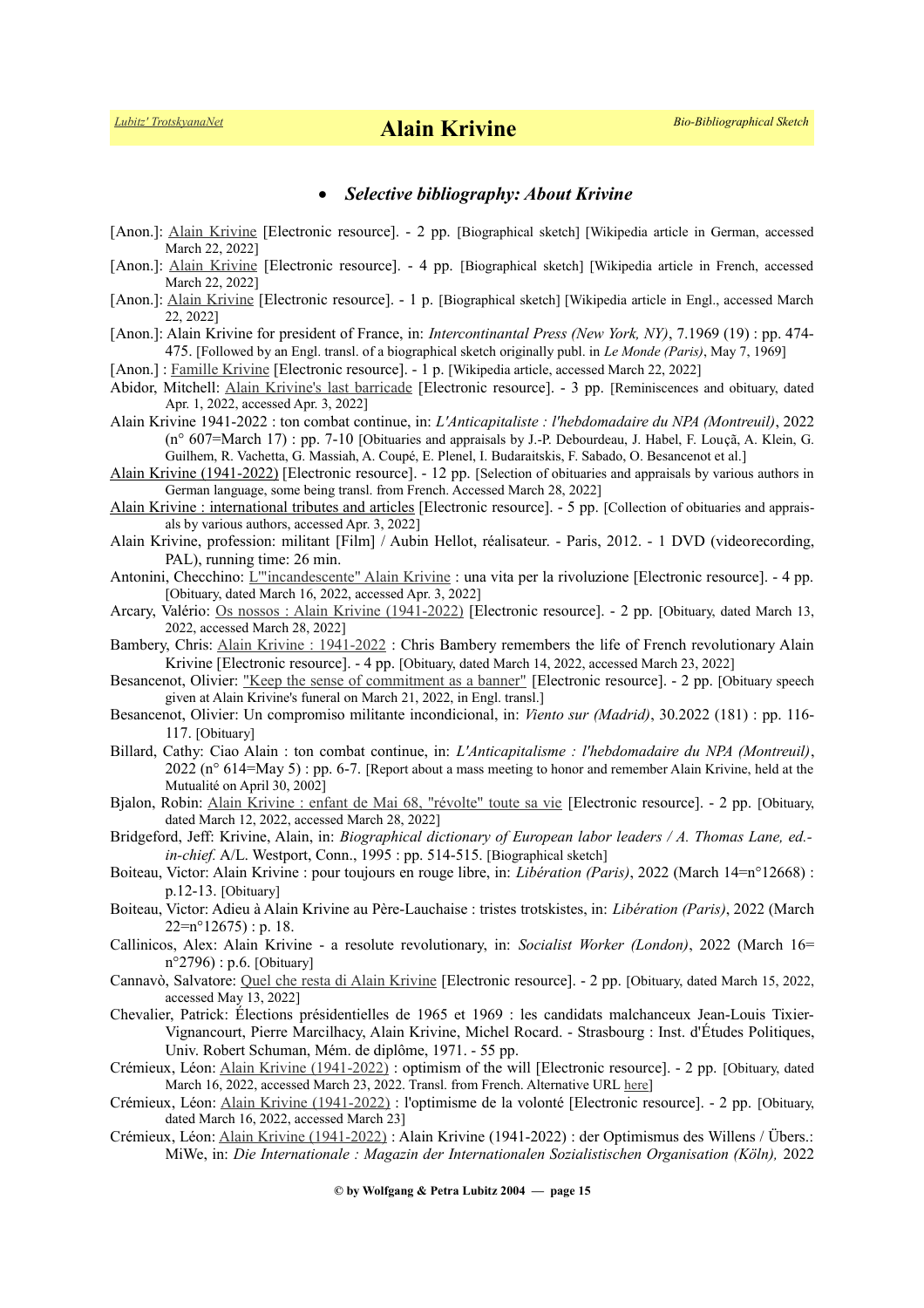(3), pp.61-62 [Obituary, dated March 16, 2022. Transl. from French]

- Curinier, Serge: Krivine Alain, dit Éric, Delphin, Tinville, George Villetin, in: *Le Maitron : dictionnaire biographique mouvement ouvrier, mouvement social, période 1940-1968 / publ. sous la dir. de Claude Pennetier*. 7. Paris, 2011 : pp. 196-201. [Biographical sketch, also available online]
- Curinier, Serge: [Krivine Alain ...](https://maitron.fr/spip.php?article136624) [Electronic resource]. 5 pp. [Biographical sketch, last modified March 16, 2022. Accessed March 22, 2022]
- Dosse, François: [Alain Krivine ou la fin des "années de r](https://www.nouvelobs.com/idees/20220313.OBS55611/alain-krivine-ou-la-fin-des-annees-de-reves-par-francois-dosse.html)[ê](https://www.nouvelobs.com/idees/20220313.OBS55611/alain-krivine-ou-la-fin-des-annees-de-reves-par-francois-dosse.html)[ves"](https://www.nouvelobs.com/idees/20220313.OBS55611/alain-krivine-ou-la-fin-des-annees-de-reves-par-francois-dosse.html) [Electronic resources]. 5 pp. [Obituary, dated March 13, 2022, accessed March 23, 2022. Also available in [English\]](https://california18.com/alain-krivine-or-the-end-of-the-years-of-dreams-by-francois-dosse/3872632022/)
- Doubre, Olivier: [Alain Krivine, le "rêveur" toujours sur la brèche](https://www.politis.fr/articles/2022/03/alain-krivine-le-reveur-toujours-sur-la-breche-44196/) [Electronic resource]. 2 pp. [Obituary, dated March 16, 2022, accessed March 28, 2022]
- Falconer, Colin: <u>Alain Krivine : the May 68 activist and lifelong ant-capitalist remembered</u> [Electronic resource]. - 3 pp. [Obituary, dated March 21, 2022, accessed March 23, 2022]
- Francy, Valentin: [Alain Krivine : le décès qui endeuille la gauche révolutionnaire](https://www.csactu.fr/alain-krivine-le-deces-qui-endeuille-la-gauche-revolutionnaire/) [Electronic resource]. 2 pp. [Obituary, dated March 18, 2022, accessed My 18, 2022]
- Golfier, Dominique: Régis Debray, Serge July, Alain Krivine : itinéraires comparés. 1-2. Paris : Univ. de Paris I (Panthéon-Sorbonnne), Mém. de maîtrise, 1987. - 430 pp. + ann.
- Herreros, Romain : [Alain Krivine, figure de la gauche radicale, est mort](file:///E:/HOMEPAGE%20!!!!/Trotskyists/Bio-Bibliographies/odt_aktuell/Hirsch,%20Robert:%20Alain%20Krivine%20(1941-2022)%20%5BElectronic%20resource%5D.%20-%201%20p.%20%5BObituary,%20dated%20March%2019,%202022,%20accessed%20March%2023,%202022%5D) [Electronic resource]. 1 p. [Obituary, dated March 12, 2022, accessed March 28, 2022]
- Hirsch, Robert: [Alain Krivine \(1941-2022\)](https://www.ecoleemancipee.org/Alain-Krivine-1941-2022) [Electronic resource]. 1 p. [Obituary, dated March 19, 2022, accessed March 23, 2022]
- [Hommages à Alain Krivine](https://lanticapitaliste.org/opinions/politique/hommages-alain-krivine-parus-dans-lanticapitaliste-ndeg-607) : (parus dans l'Anticapitaliste n° 607) [Electronic resource]. 13 pp. [Obituaries and reminiscences by J.-P. Debourdeau, F. Turigliatto, J. Habel, A. Klein, R. Vachetta, F. Louçã, M. Warschawski, K. Loach, G. Massiah, E, Plenel, F. Sabado, O. Besancenot, et al. — Accessed March 28, 2022]
- Jurjević, Marin: [Alain Krivine \(1941-2022\)](https://blog.dnevnik.hr/marinjurjevic/2022/05/1632374155/alain-krivine-19412022.html) [Electronic resource]. 4 pp. [Obituary, dated May 8, 2022, accessed May 13, 2022]
- Krivine, Alain: [Alain Krivine and Algeria](http://www.internationalviewpoint.org/spip.php?article1126) [Electronic resource] in: *International viewpoint [Electronic journal]* 2006 (381) : 4 pp. [Autobiographical contribution about Krivine's early political life. Also publ. with title: Alain Krivine and the solidarity with the Algerian liberation struggle. Originally publ. [in French] in Charby, Jacques: Les porteurs d'espoir, Paris, 2004. Accessed Oct. 10, 2006]
- Krivine, Alain: Ça te passera avec l'âge. [Paris], 2006. 399 pp. [Autobiography] [Title proper means "You'll grow out of it"] — [Table of contents: p.9 Introduction -- p.17 Histoires de familles (Ma famille - La famille communiste - Le communisme) -- p.45 Ruptures (Le festival de Moscou - La guerre d'Algérie - L'exclusion de l'UEC - Vers le trotskisme) -- p.89 La révolution est de retour (La Jeunesse Communiste Révolutionnaire - Mai 68 - Soldats en lutte - La révolution portugaise) -- p.133 La Ligue (La Ligue Communiste - Rouge - Les "anciens" - Artistes et créateurs) -- p.175 La voix des urnes (La Ligue et les élections - Mes campagnes présidentielles - L'Union de la gauche - Olivier Besancenot) -- p.207 Une gauche 100% à la gauche (L'arène médiatique - La personnalisation de la politique - Les relations avec Lutte Ouvrière - Contre la Constitution européenne - Des révolutionnaires au Parle ment européen) -- p.255 Un autre monde (La IVe Internationale - Le colonialisme n'est pas mort - Tourmentes en Amérique latine - Palestine - Altermondialisme) -- p.331 Continuons le combat (Les grandes mobilisations sociales - Extension du domaine de la lutte - Quelle gauche aujourd'hui?) -- p.393 Conclusion.]
- Krivine, Florence: Il nous aura inculqué des valeurs fondamentales, des valeurs de justice sociale et d'égalité et surtout de toujours tenir parole / Florence et Nathalie Krivine, in: *Inprecor : correspondance de presse internationale (Montreuil)*, 2022 (695/696). [Obituary speech]
- Krivine, Hubert: ["Alain showed that you can be a Trotskyist, intelligent and honest at the same time"](https://internationalviewpoint.org/spip.php?article7605) [Electronic resource]. - 2 pp. [Obituary speech given at Alain Krivine's funeral on March 21, 2022, in Engl. transl.]
- Krivine, Hubert: Mi hermano, in: *Viento sur (Madrid)*, 30.2022 (181) : pp. 113-115. [Obituary]
- Krivine, Michèle: Pour tenir comme il a tenu, il fallait que l'emporte l'optimisme de la volonté, in: *Inprecor : correspondance de presse internationale (Montreuil)*, 2022 (695/696). [Obituary speech given at Alain Krivine's funeral on March 21, 2022]
- Krivine, Michèle: "<u>To hold on as he held on, optimism of the will had to prevail"</u> [Electronic resource]. 2 pp. [Obituary speech given at Alain Krivine's funeral on March 21, 2022, in Engl. transl.]
- La Botz, Dan: [Alain Krivine : French revolutionary socialist, 1941-2022](https://newpol.org/alain-krivine-french-revolutionary-socialist-1941-2022/) [Electronic resource]. 4 pp. [Obituary, dated March 12, 2022, accessed March 23, 2022]
- Lazar, M[arc]: Krivine Alain, in: *Dictionnaire historique de la vie politique française au XXe siècle / publ. sous la dir. de Jean-François Sirinelli*. Paris, 1995 : pp. 661-662. [Biographical sketch]
- Löwy, Michael: [Alain Krivine \(1941-2021 \[recte: 2022\]\)](http://www.globalecosocialistnetwork.net/2022/03/14/alain-krivine-1941-2021/) [Electronic resource]. 1 p. [Obituary, dated March 14, 2022, accessed March 23, 2022]
- McGrogan, Manus: ['He never gave up the fight'](https://www.rs21.org.uk/2022/03/22/he-never-gave-up-the-fight-remembering-alain-krivine/) : remembering Alain Krivine [Electronic resource]. 2 pp.